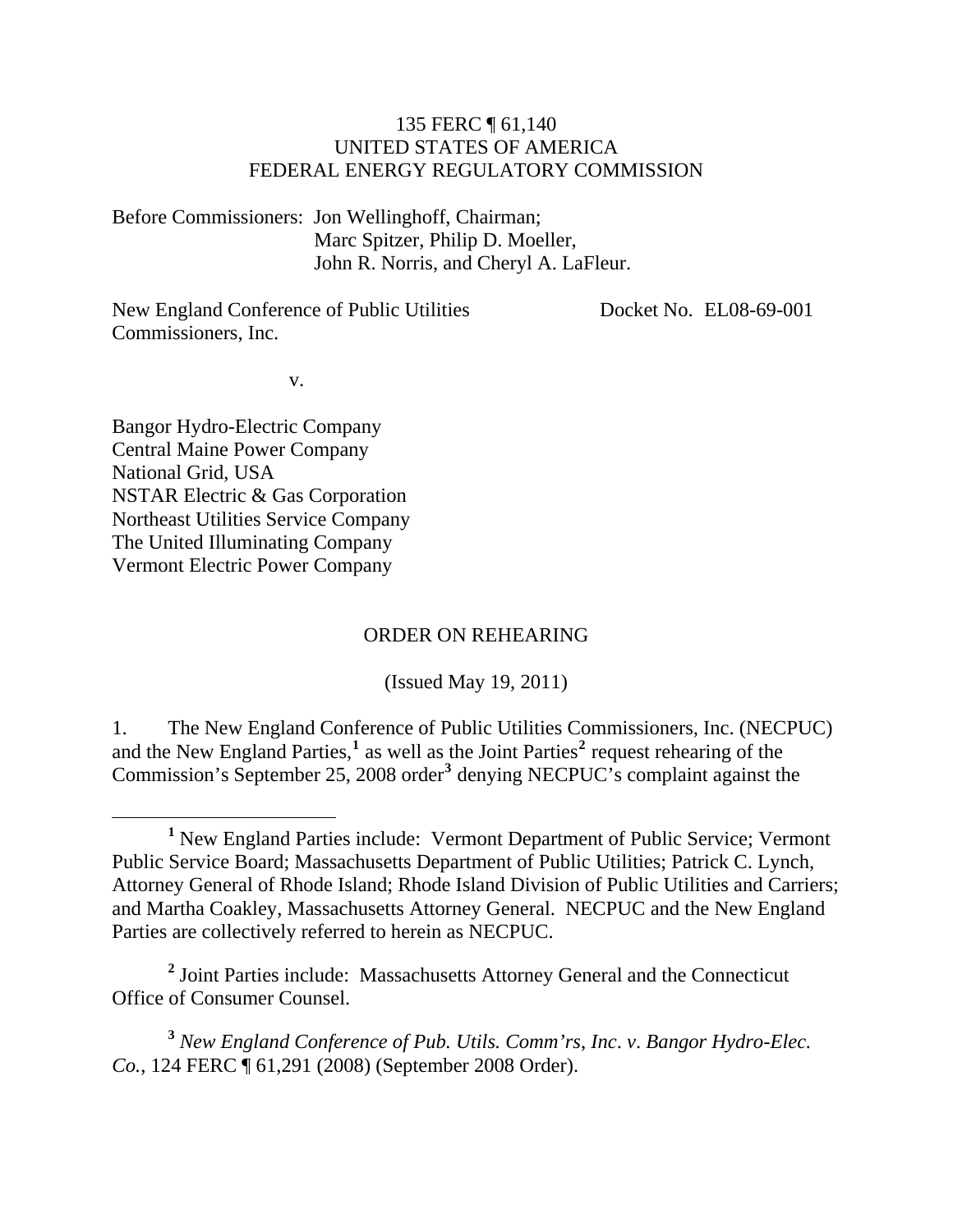New England transmission owners (Transmission Owners).**<sup>4</sup>** In its complaint, NECPUC sought to enjoin the Transmission Owners from applying the return on equity (ROE) incentive authorized for certain transmission projects in Opinion No. 489**<sup>5</sup>** to project costs in excess of those estimated at the time of Opinion No. 489. For the reasons discussed below, we deny rehearing.

#### **I. Background**

#### **A. Opinion No. 489 Proceeding**

2. In November 2003, the Transmission Owners requested an ROE adder of 100 basis points as an incentive for constructing future transmission expansion projects. The Commission accepted and suspended the proposal, subject to refund and to the outcome of a hearing.**[6](#page-1-0)** Following a hearing, the Presiding Judge denied the incentive.**[7](#page-1-1)**

3. In Opinion No. 489, the Commission reversed the Presiding Judge and authorized in perpetuity an ROE adder of 100 basis points for all present and future projects in ISO New England Inc.'s (ISO New England) Regional Transmission Expansion Plan (RTEP).**[8](#page-1-2)** The Commission found that the Presiding Judge erred by requiring the Transmission Owners to show that the RTEP projects would not be built "but for" the

**<sup>5</sup>** *Bangor Hydro-Elec. Co*., Opinion No. 489, 117 FERC ¶ 61,129 (2006), *order on reh'g*, 122 FERC ¶ 61,265 (2008) (Opinion No. 489 Rehearing Order), *aff'd sub nom*. *Conn. Dep't of Pub. Util. Control v*. *FERC*, 593 F.3d 30 (D.C. Cir. 2010).

<span id="page-1-0"></span>**<sup>6</sup>** *ISO New England Inc*., 106 FERC ¶ 61,280, *order on reh'g and compliance*, 109 FERC ¶ 61,147 (2004), *order on reh'g and compliance*, 110 FERC ¶ 61,111, *order on reh'g and compliance*, 110 FERC ¶ 61,335, *order on reh'g*, 111 FERC ¶ 61,344 (2005).

**<sup>7</sup>** *Bangor Hydro-Electric Co*., 111 FERC ¶ 63,048 (2005) (Initial Decision).

<span id="page-1-2"></span><span id="page-1-1"></span><sup>8</sup> The RTEP is now known as the Regional System Plan (RSP). For continuity with Opinion No. 489, we will maintain the RTEP designation in this order.

**<sup>4</sup>** <sup>4</sup> The Transmission Owners responding to the complaint are Bangor Hydro-Electric Co.; Central Maine Power Co.; Florida Power & Light Co.; New England Power Co. d/b/a National Grid (National Grid); NSTAR Electric Co. (NSTAR); Northeast Utilities Service Co. on behalf of The Connecticut Light and Power Co.; Public Service Co. of New Hampshire; Western Massachusetts Electric Co.; Holyoke Water Power Co. and Holyoke Power and Electric Co.; The United Illuminating Co. (United Illuminating); and Vermont Transco LLC.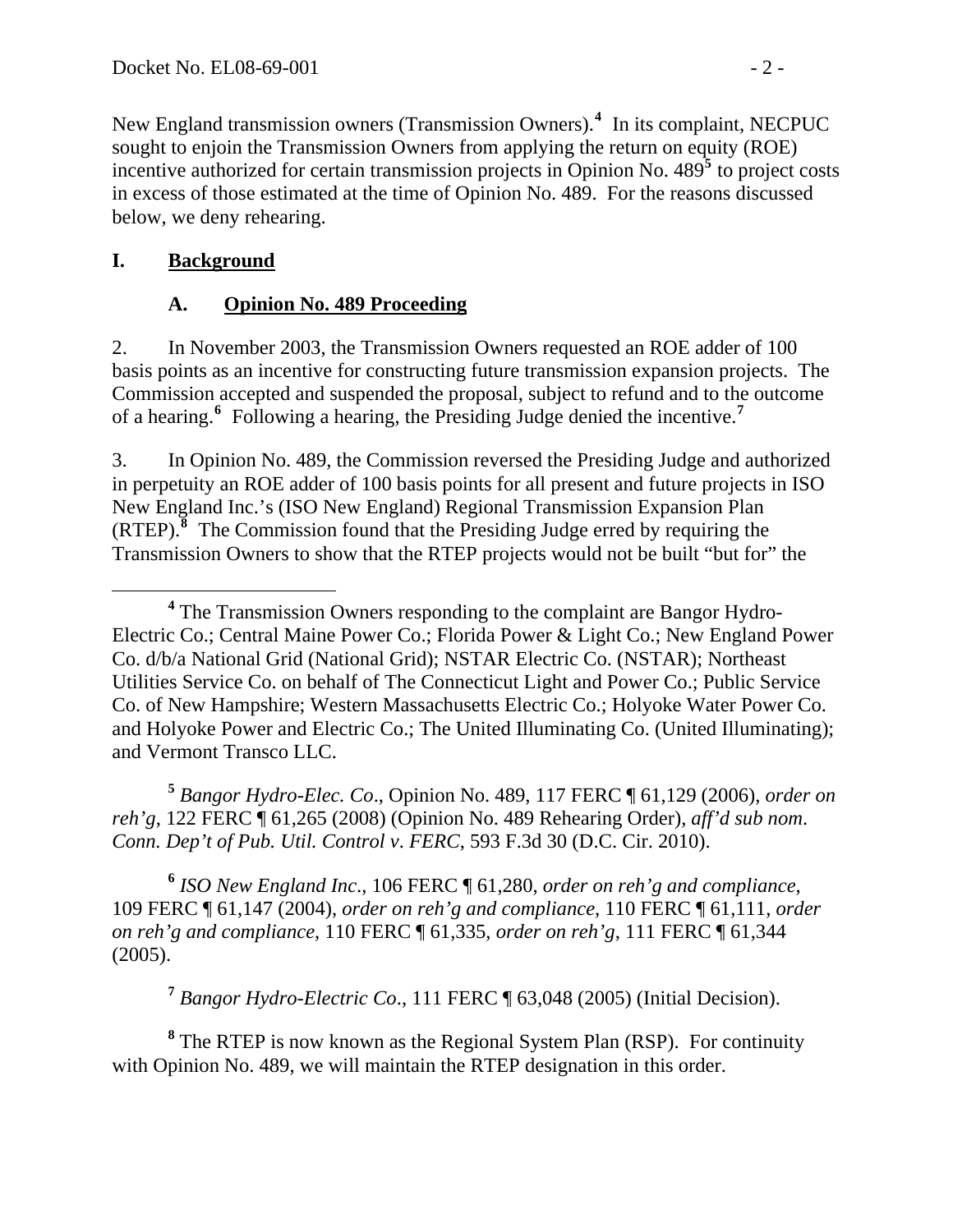incentive. The Commission explained that the Presiding Judge should have examined whether: (1) the proposed incentive fell within the zone of reasonable returns; and (2) there was some link, or nexus, between the requested incentive and the proposed investment, i.e., whether the proposed incentive was rationally related to the proposed investment.**<sup>9</sup>**

4. The Commission found that the proposed incentive satisfied both of these elements. The Commission found that adding 100 basis points to the base-level ROE did not push the new ROE outside the zone of reasonable returns and that there was sufficient evidence showing a link between the cost of the incentive and its benefits. The Commission explained that the RTEP process demonstrated an "undisputed need" for the incentive-eligible projects**[10](#page-2-0)** and that the incentive would help ISO New England bring the projects on line in a timely fashion by encouraging the Transmission Owners to push hard during all phases of the approval process and by assisting them in obtaining favorable financing terms.<sup>[11](#page-2-1)</sup> Focusing specifically on the benefits to ratepayers, the Commission found that the timely and successful completion of the transmission projects would minimize costs attributable to an insufficiently robust grid. The Commission acknowledged that there was evidence in the record quantifying the cost and benefits of the incentive but stated that it did not need to parse these numbers or consider other less quantifiable benefits; rather, it found it sufficient to note that, on balance, and based on the specific evidence in the record, the timely, successful completion of the additions to the grid would inure to the benefit of ratepayers.**[12](#page-2-2)**

5. Further, in Opinion No. 489 the Commission authorized the ROE incentive under its authority under section 205 of the Federal Power Act (FPA)**[13](#page-2-3)** without reliance on section 219,**[14](#page-2-4)** and employed a standard of review that is consistent with, but different

**<sup>9</sup>** *See* Opinion No. 489, 117 FERC ¶ 61,129 at P 105.

<span id="page-2-0"></span>**<sup>10</sup>** *Id*. P 107-108.

<span id="page-2-1"></span>**<sup>11</sup>** *Id*. P 109.

**<sup>12</sup>** *Id*. P 111 n.100.

**<sup>13</sup>** 16 U.S.C. § 824d (2006).

<span id="page-2-4"></span><span id="page-2-3"></span><span id="page-2-2"></span>**<sup>14</sup>** 16 U.S.C. § 824s (2006). The Commission's Order No. 679 adopted regulations establishing incentive-based (including performance-based) rate treatments for the transmission of electric energy in interstate commerce under the authority established by section 219. *Promoting Transmission Investment through Pricing Reform*, Order No. 679, FERC Stats. & Regs. ¶ 31,222, *order on reh'g*, Order No. 679-A, FERC Stats. & Regs. ¶ 31,236 (2006), *order on reh'g*, 119 FERC ¶ 61,062 (2007).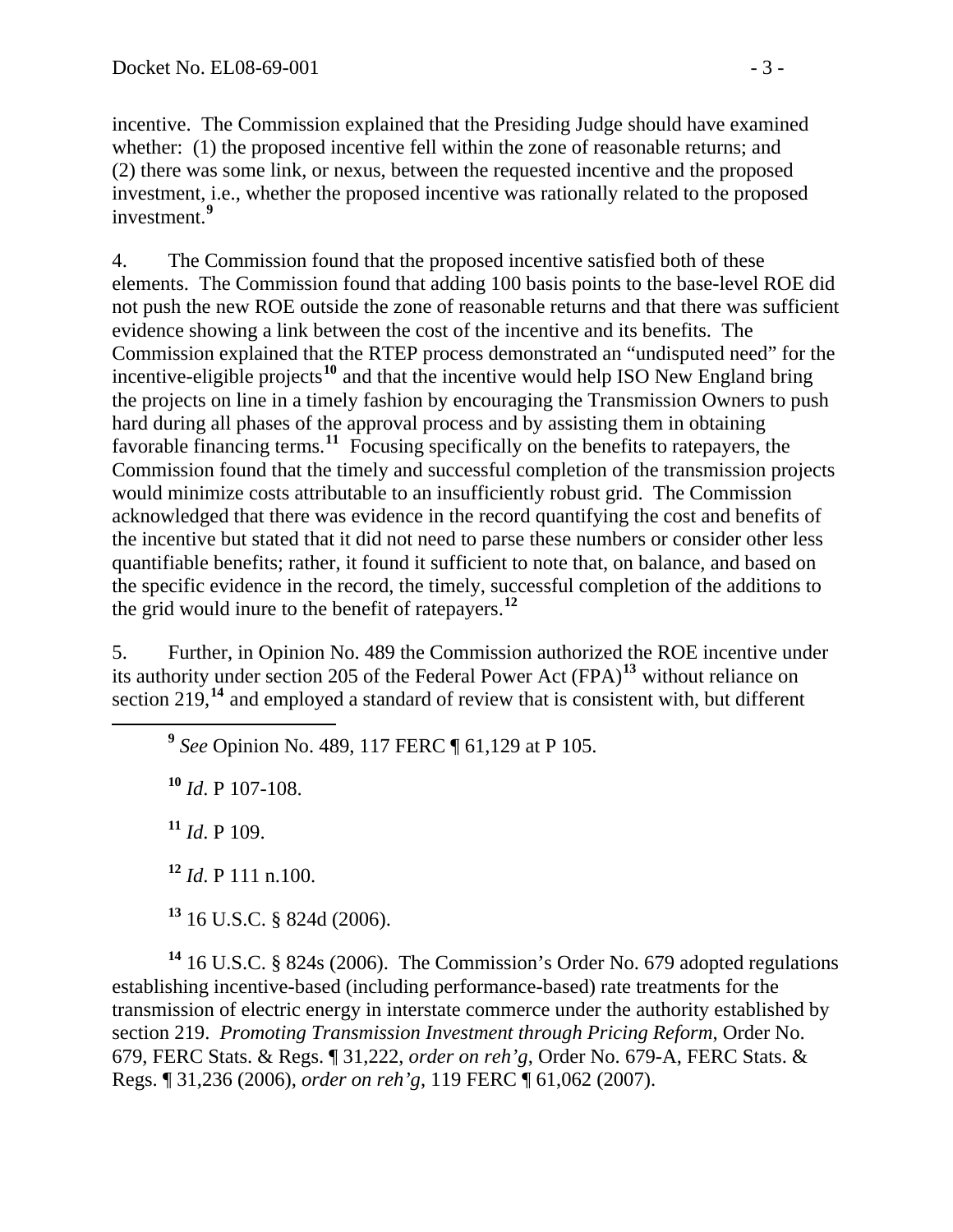from, the standard of review under Order No. 679.**<sup>15</sup>** In the Opinion No. 489 Rehearing Order, the Commission explained that an evidentiary record that focused on the RTEP process "in its broadest contours," rather than on the specific projects themselves, was sufficient to show the required nexus between the ROE incentive and the RTEP projects.**<sup>16</sup>**

6. The Commission affirmed most of Opinion No. 489 on rehearing but found that the decision to authorize the ROE incentive in perpetuity for all future RTEP projects would cause transmission investment in New England to be treated differently than transmission investment in the rest of the country that could receive incentives under the case-by-case, project-specific approach specified in Order No. 679.**[17](#page-3-0)** The Commission explained that in Opinion No. 489 it had authorized the ROE incentive for all future RTEP projects, without the need for any further factual showings of any kind, and that it had applied a standard of review that was satisfied by an evidentiary record that focused on the RTEP process "in its broadest contours" and which did not require the Commission to consider the various classes of RTEP projects involved or the specific projects themselves.**[18](#page-3-1)** The Commission contrasted this approach with the approach taken in Order No. 679, i.e., authorizing incentives for specific projects, requiring a cas eby-case showing that the total package of incentives requested is tailored to address t he demonstrable risks and challenges presented by each project, and foreclosing incentives for future projects absent a separate case-by-case showing that incentives are justified for each project.<sup>[19](#page-3-2)</sup> Consequently, the Commission granted rehearing with respect to the prospective effect of Opinion No. 489, limiting the ROE incentive granted in that opinion only to projects completed and placed into service by December 31, 2008.

7. On January 29, 2010, in *Connecticut Department of Public Utility Control v*. *FERC*, the United States Court of Appeals for the District of Columbia Circuit upheld the Commission's authorization of the ROE incentive in Opinion No. 489.**[20](#page-3-3)** The court found that the Commission properly applied the "rationally related" legal standard (i.e., the

 $\overline{a}$ **<sup>15</sup>** *See* Opinion No. 489, 117 FERC ¶ 61,129 at P 113; Opinion No. 489 Rehearing Order, 122 FERC ¶ 61,265 at P 52-53.

**<sup>16</sup>** Opinion No. 489 Rehearing Order, 122 FERC ¶ 61,265 at P 54-60, 63.

<span id="page-3-0"></span> $17$  *Id.* P 67.

<span id="page-3-1"></span>**<sup>18</sup>** *Id*. P 63.

<span id="page-3-2"></span>**<sup>19</sup>** *Id*. P 54-60.

<span id="page-3-3"></span>**<sup>20</sup>** 593 F.3d 30 (D.C. Cir. 2010).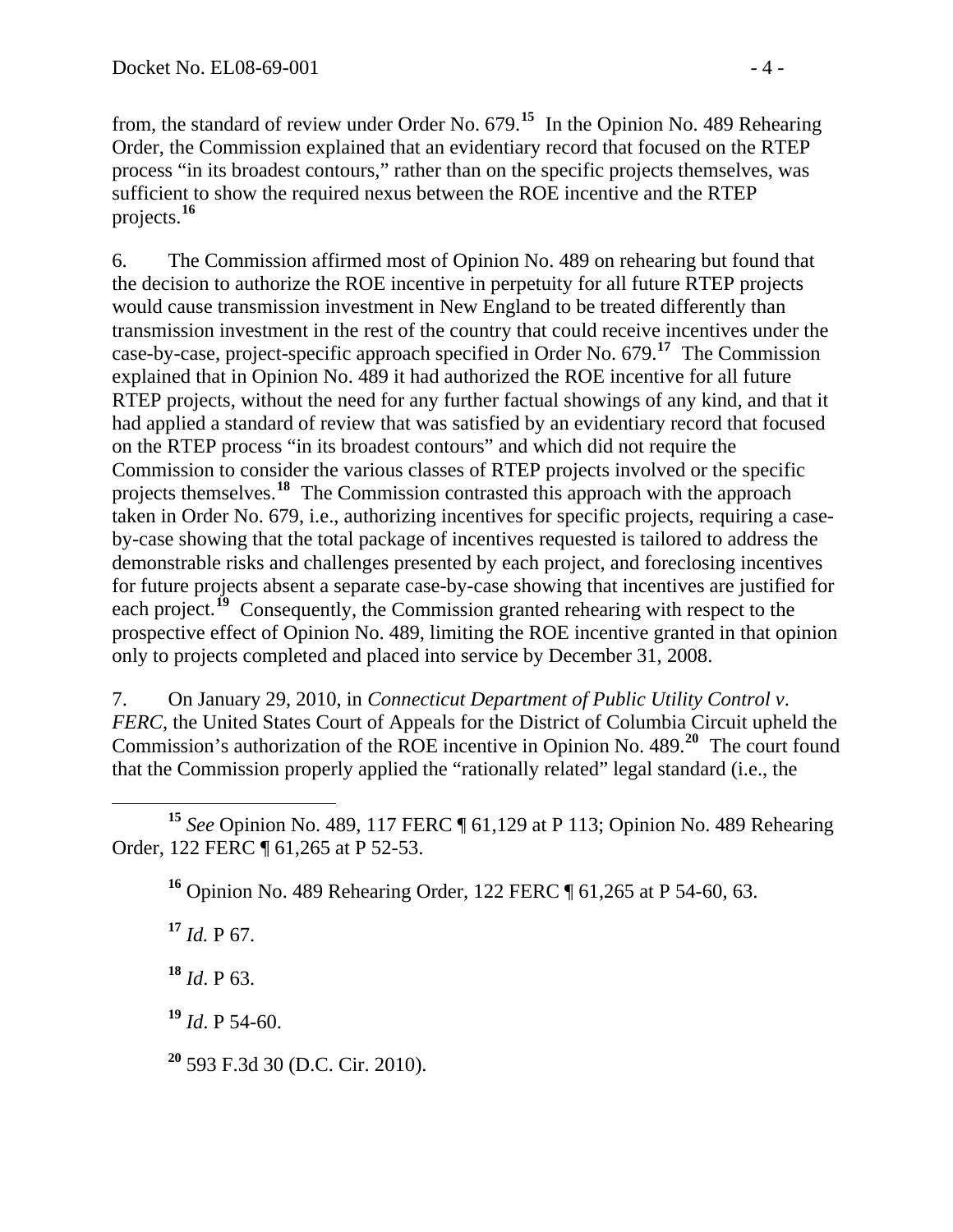incentives are rationally related to the investments being proposed) because it had a reasonable basis for concluding that the incentive might benefit customers by accelerating completion of the RTEP projects. The court explained that the Commission adduced substantial evidence that the incentive was likely to increase the speed with which the projects were completed and that the Commission was not required to pinpoint specific actions that the Transmission Owners would take only because of the incentive. The court specifically distinguished the case from *New England Power Pool*, **<sup>21</sup>** which opponents of the ROE incentive had characterized as establishing a rule against rewarding utilities for doing what they are already obligated to do.

8. The court also rejected several arguments against the ROE incentive on the grounds that they were not sufficiently raised on rehearing, including the argument that the Commission's "rationally related" standard impermissibly deviated from Commission precedent.

## **B. NECPUC's Complaint**

9. In June 2008, NECPUC filed a complaint under section 206 of the FPA**[22](#page-4-0)** alleging that application of the ROE incentive to project costs in excess of those costs estimated when the Commission authorized the incentive is unjust and unreasonable. According to the complaint, the incentive should apply only to project costs estimated at the time of Opinion No. 489, i.e., to the estimated costs rather than the actual costs.

10. NECPUC argued that the Commission authorized the ROE incentive based on a record that demonstrated a sufficient link between the cost of the incentive and its benefits. NECPUC contended that cost increases for many projects represent a significant change in the "core circumstances" that led the Commission to find this link between the incentive and benefits.<sup>[23](#page-4-1)</sup> NECPUC asserted that the actual cost of the incentive is much larger than what was expected when the Commission issued Opinion No. 489, and that the increase in costs may exceed the assumed benefits, thereby removing the basis for granting the incentive in the first place. As a remedy, NECPUC requested that the Commission restrict application of the incentive to only those costs estimated at the time of Opinion No. 489. NECPUC claimed that this remedy is necessary to prevent the ROE incentive from applying without limit.

<span id="page-4-0"></span>**<sup>22</sup>** 16 U.S.C. § 824e (2006).

<span id="page-4-1"></span>**<sup>23</sup>** Complaint at 12.

**<sup>21</sup>** 97 FERC ¶ 61,093 (2001).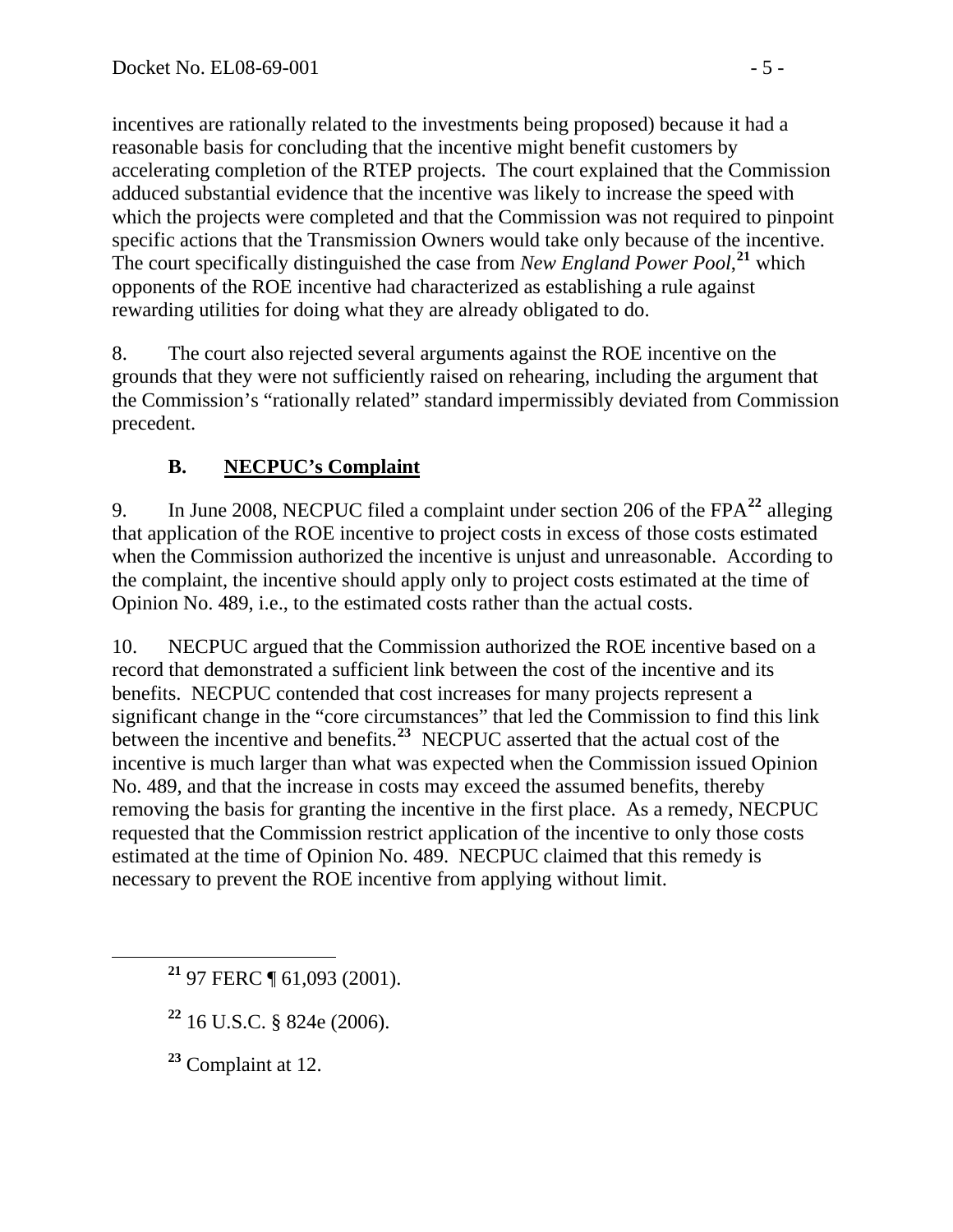#### **C. September 2008 Order**

11. In its September 2008 Order, the Commission found that NECPUC's complaint rests on the theory that increases in specific cost estimates represent a change in the "core circumstances" underlying the Commission's finding that there is a sufficient link between the cost of the ROE incentive and its benefits, and that applying the incentive to these cost increases is unjust and unreasonable because it renders the cost of the incentive "decidedly larger" than previously expected. The Commission disagreed with this assessment and found that NECPUC's theory incorrectly presumes that the Commission authorized the ROE incentive after a cost-benefit analysis that generated roughly equal results, such that any increase in the cost of the incentive would tip the scale against its benefits. Moreover, the Commission agreed with United Illuminating and the Transmission Owners that this theory is flawed because it mischaracterizes the basis on which the Commission granted the incentive. Further, the Commission noted that NECPUC's complaint was incomplete in its own premise, for while it made a general assertion that costs appear to exceed benefits, it failed to present evidence regarding the benefits and whether they were in fact outweighed by the costs, even given the cost increases.

12. The Commission explained, however, that in authorizing the ROE incentive for all RTEP projects it did not rely on the estimated costs of the projects or the estimated costs of any particular project (from RTEP-04 or from any other year); instead, it relied on an evidentiary record that focused on the "broadest contours" of the RTEP process,**[24](#page-5-0)** which the Commission found trustworthy because the independence and quality of this process place the necessity and region-wide benefits of RTEP-approved projects beyond dispute.<sup>[25](#page-5-1)</sup> Rather than weigh the cost of the incentive against its benefits, the Commission found that the necessary link between the incentive and the projects was established by their inclusion in the RTEP, the effect the incentive would have in encouraging investment in the projects, and the incentive's role in assisting ISO New England in bringing the projects on line in a timely fashion. In fact, when presented with evidence quantifying the cost and benefits of the incentive, the Commission expressly declined to parse the numbers, finding that on balance and based on the specific evidence in the record, the timely, successful completion of the additions to the grid would inure to the benefit of ratepayers.**[26](#page-5-2)** In other words, the Commission authorized the incentive in Opinion No. 489 without reference to the cost estimates of specific projects but rather to

<span id="page-5-0"></span>**<sup>24</sup>** *Id*. P 63.

<span id="page-5-2"></span>**<sup>26</sup>** *Id*. P 111 n.100.

<span id="page-5-1"></span>**<sup>25</sup>** *See* Opinion No. 489, 117 FERC ¶ 61,129 at P 107-108.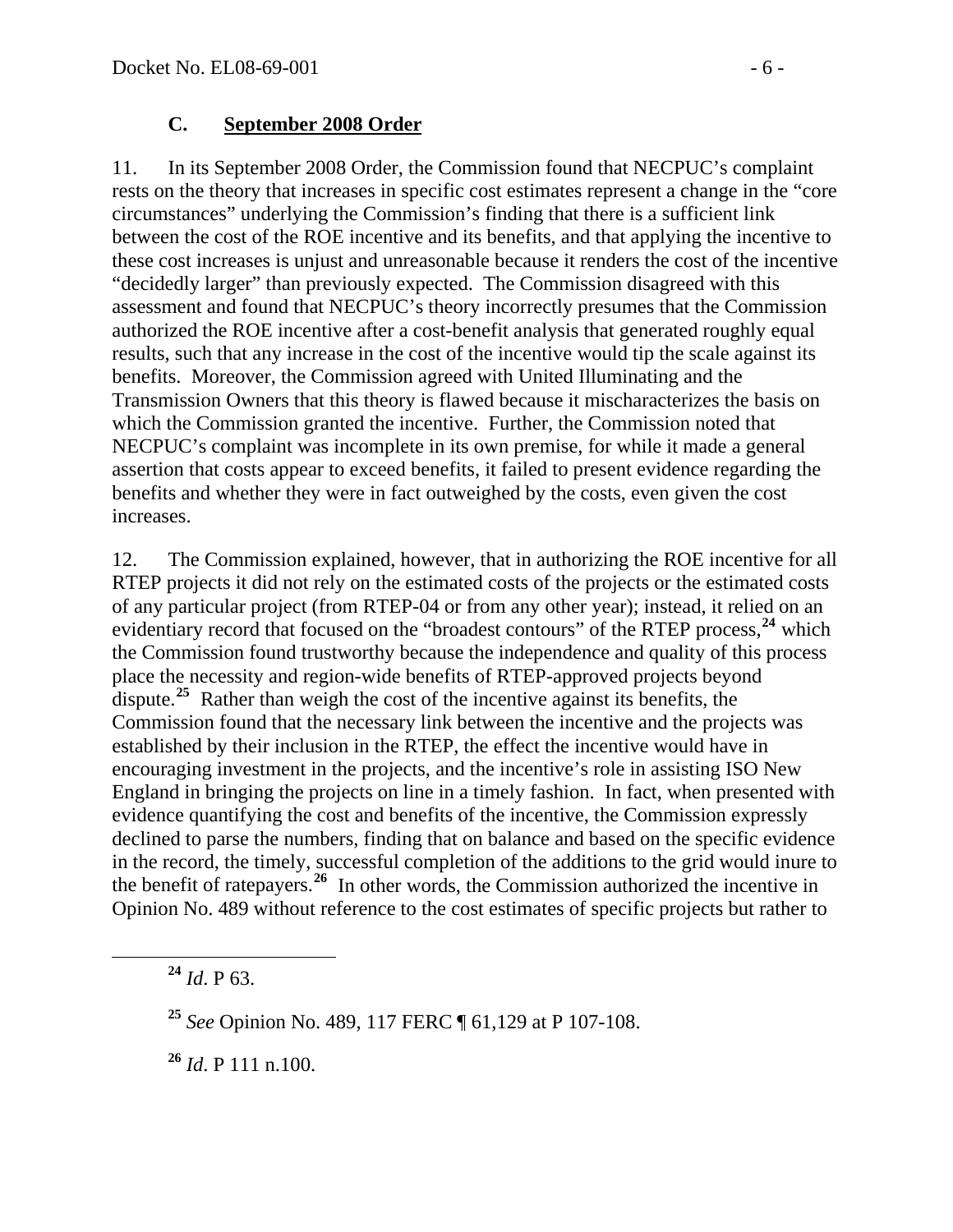their RTEP status and the general benefits expected to result; it found a sufficient link between the incentive and the projects without considering cost estimates for specific projects or for the projects as a whole.**<sup>27</sup>** Consequently, the Commission concluded that NECPUC's attempt to restrict the incentive when a project exceeds its cost estimate that is, its attempt to limit the incentive based on a project-specific factor distinct from its inclusion in the RTEP—is incompatible with the basis on which the project is eligible for incentives in the first place and erroneously creates the impression that cost estimates in a specific year had a determinative effect in the Commission's analysis. The Commission reasoned that since it did not rely on cost estimates in authorizing the ROE incentive, NECPUC's claim that increases in these estimates constitute changes in the circumstances underlying Opinion No. 489 is mistaken.

13. The Commission added that the place to argue that the incentive should be restricted based on project-specific factors—that is, to challenge the Commission's reliance on the projects' RTEP status in granting the incentive, or to argue that the incentive should apply only to estimated costs—was Opinion No. 489. Thus, the Commission described the complaint as a collateral attack on Opinion No. 489 and the Opinion No. 489 Rehearing Order.

14. The Commission also rejected NECPUC's claim that granting the complaint was necessary to prevent the ROE incentive from applying without limit. The Commission observed that the incentive applies only to costs that are prudently incurred and that it has an established procedure for ensuring that only prudently incurred costs are recovered under section 205 of the FPA. The Commission explained that parties seeking to challenge expenditures must first create a serious doubt as to the prudence of the expenditures before the burden shifts to the filing utility.**[28](#page-6-0)** Absent a showing of negligence, mismanagement, or imprudence, the Commission presumes that the utility operations were conducted in good faith consistent with principles of "efficient and economical management."**[29](#page-6-1)** The Commission explained that NECPUC presented no evidence suggesting that the cost increases it identified in the complaint were imprudent, and thus failed to make a showing sufficient to call into question whether costs associated with the RTEP projects were imprudently incurred. The Commission stated that if NECPUC has such evidence, it is free to challenge application of the incentive to such imprudently incurred costs on a case-by-case basis.

<span id="page-6-1"></span><span id="page-6-0"></span>**<sup>29</sup>** *Bluefield Waterworks & Improvement Co. v*. *Pub. Serv. Comm'n*, 262 U.S. 679, 693, (1923); *W. Oh. Gas Co. v. Pub. Util. Comm'n,* 294 U.S. 63, 73 (1934).

**<sup>27</sup>** Opinion No. 489 Rehearing Order, 122 FERC ¶ 61,265 at P 63.

**<sup>28</sup>** September 2008 Order, 124 FERC ¶ 61,291 at P 46.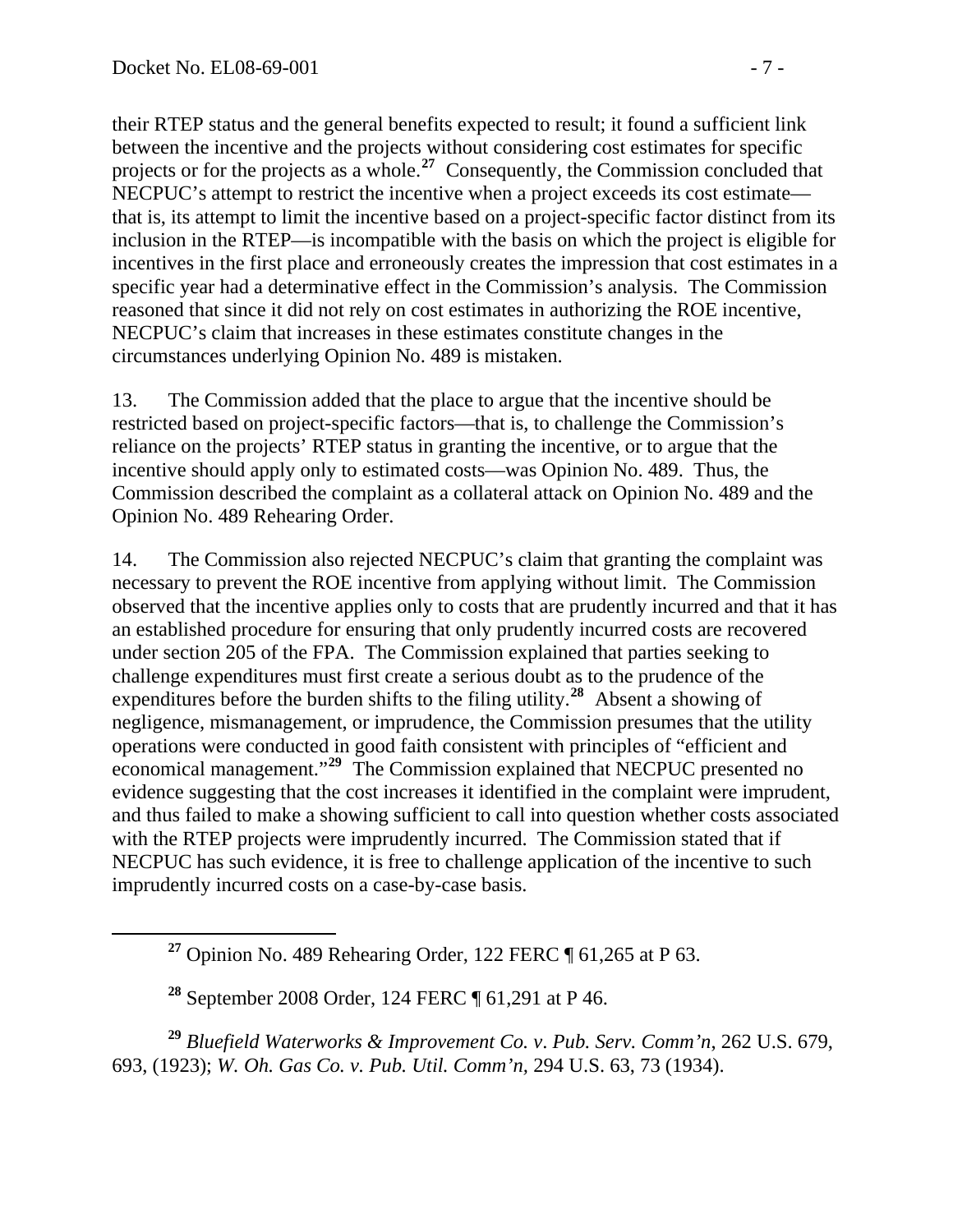15. Finally, the Commission rejected NECPUC's assertion that even if the cost increases are supported by valid reasons, such as increased labor and material costs, applying the ROE incentive to a rate base increased by uncontrollable costs serves no public purpose. The Commission reiterated that the incentive applies only to prudently incurred costs, and found that NECPUC's argument amounts to an assertion that no public purpose is served by applying the ROE incentive to prudently incurred costs above original cost estimates. The Commission stated that adopting this policy would send the wrong message to investors because it would create uncertainty about whether an approved incentive could be collected on costs that are unavoidable (but prudently incurred). Since investors and transmission owners might be reluctant to pursue needed projects in the face of such uncertainty, the Commission found that a public purpose is served by applying an approved incentive to prudently incurred costs.

16. Accordingly, the Commission denied the complaint.

### **II. Requests for Rehearing**

17. At the outset, NECPUC contends the Commission's failure to consider NECPUC's answer to the answers to the complaint was arbitrary, capricious, and an abuse of discretion, because the Commission has accepted similar pleadings from others and did not explain why it failed to accept NECPUC's pleading in this case. Further, NECPUC contends that the Commission misapplied section 206 of the FPA. First, NECPUC explains that it sought only prospective relief. Second, NECPUC points out that it did not perceive a need to challenge the application of the adder to actual costs at the time Opinion No. 489 issued, because "the most dramatic problem with cost escalation has arisen in the last two years."**[30](#page-7-0)** NECPUC maintains that the (changed) circumstances warrant a reevaluation of whether the unmodified adder continues to be in the public interest.

18. Moreover, NECPUC avers that the September 2008 Order was based on the incorrect assumption that NECPUC's complaint was directed against applying the adder to imprudently incurred costs; NECPUC steadfastly maintains it was not. Rather, NECPUC states that its "concern was (and is) that the [ROE] adder will apply, without limit, to any prudently incurred increase in project costs."<sup>[31](#page-7-1)</sup> Further, NECPUC contends that the Commission's conclusion that limiting the adder would upset Transmission Owner expectations (and also undermine investor confidence) is inconsistent with the Opinion No. 489 Rehearing Order and is arbitrary. If this were true, NECPUC reasons, the Opinion No. 489 Rehearing Order would have undermined such confidence when it

<span id="page-7-0"></span>**<sup>30</sup>** NECPUC Request for Rehearing at 10.

<span id="page-7-1"></span>**<sup>31</sup>** NECPUC Request for Rehearing at 11.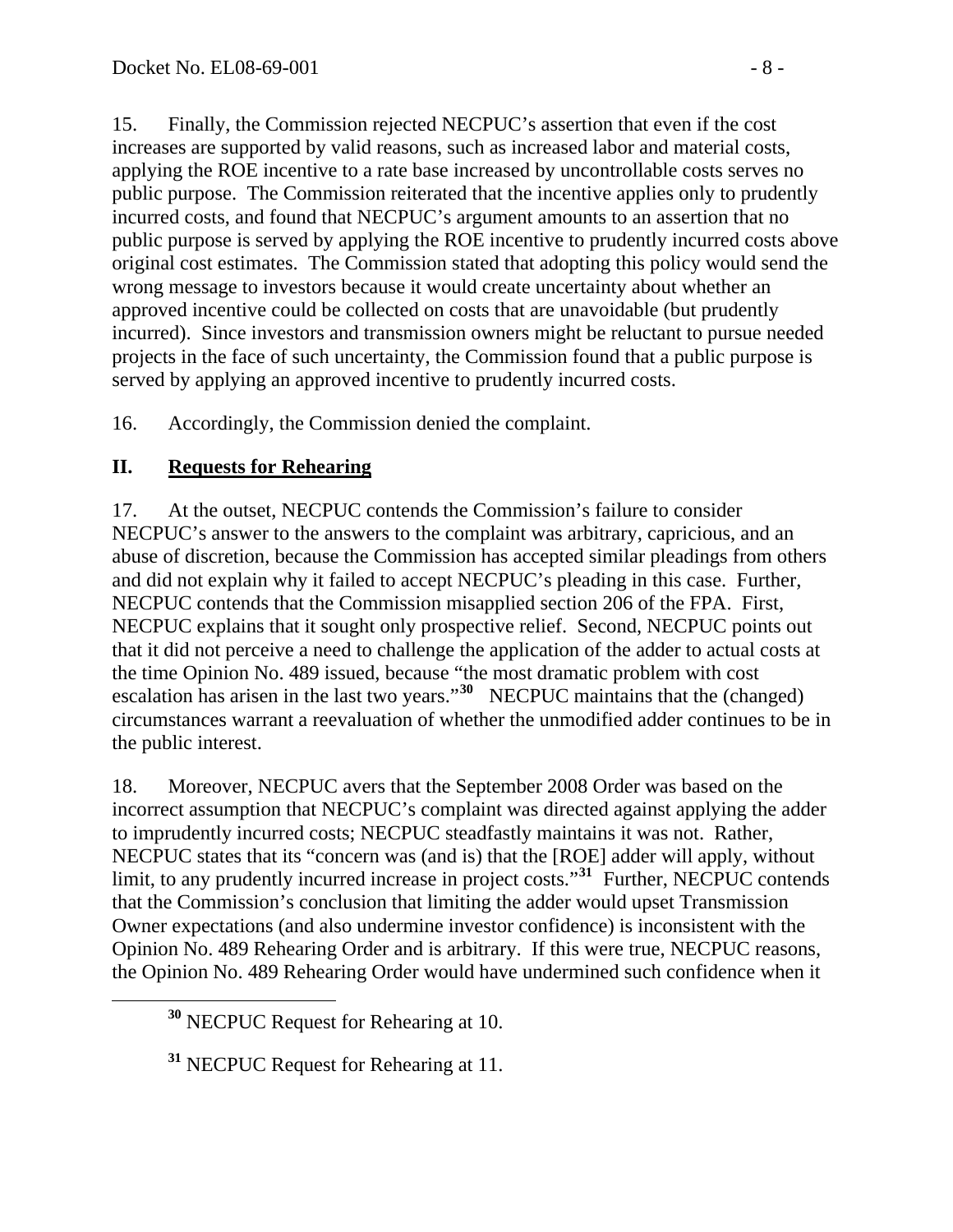denied the adder to projects completed after 2008.**<sup>32</sup>** According to NECPUC, denying ROE adder payments associated with costs that greatly exceeded Transmission Owners' own presumably reasonable estimates would not defeat their expectations or the expectation of investors.

19. The Joint Parties incorporate NECPUC's arguments by reference. They state that the Commission failed to consider the argument that the ROE adder should be limited to the lower of the initial estimated costs or the final project costs. They remark that, "[b]ecause the Commission relies upon the integrity of the RTEP process as a basis for finding a nexus between the RTEP projects and the incentives, the fact that the process has been compromised by project costs vastly exceeding cost estimates . . . is a sufficient basis for the Commission to find that there is no nexus between the incentive ROE adder and project expenditures in excess of the submitted costs estimates."**[33](#page-8-0)**

## **III. Discussion**

# **A. NECPUC's Answer to the Answers**

# **1. September 2008 Order**

20. The Transmission Owners and United Illuminating (together, the respondents) submitted answers to the complaint. NECPUC responded to the answers, requesting waiver of the Commission's rule barring such pleadings. In the September 2008 Order, the Commission denied the waiver and rejected NECPUC's answer. The Commission explained that Rule 213(a)(2) of the Commission's Rules of Practice and Procedure prohibits an answer to an answer unless otherwise ordered by the decisional authority,**[34](#page-8-1)** and that the Commission was not persuaded to accept NECPUC's answer.

# **2. Request for Rehearing**

21. NECPUC recognizes that the Commission's rules prohibit an answer to an answer but states that it requested a waiver on the basis that its answer would clarify the record and assist the Commission in its decision-making process. NECPUC claims that the Commission frequently grants waivers for this reason and that the unexplained refusal to do so in this proceeding was arbitrary, capricious, and an abuse of discretion.

<span id="page-8-0"></span>**<sup>33</sup>** Joint Parties Request for Rehearing at 8.

<span id="page-8-1"></span>**<sup>34</sup>** 18 C.F.R. § 385.213(a)(2) (2011).

**<sup>32</sup>** NECPUC Request for Rehearing at 13.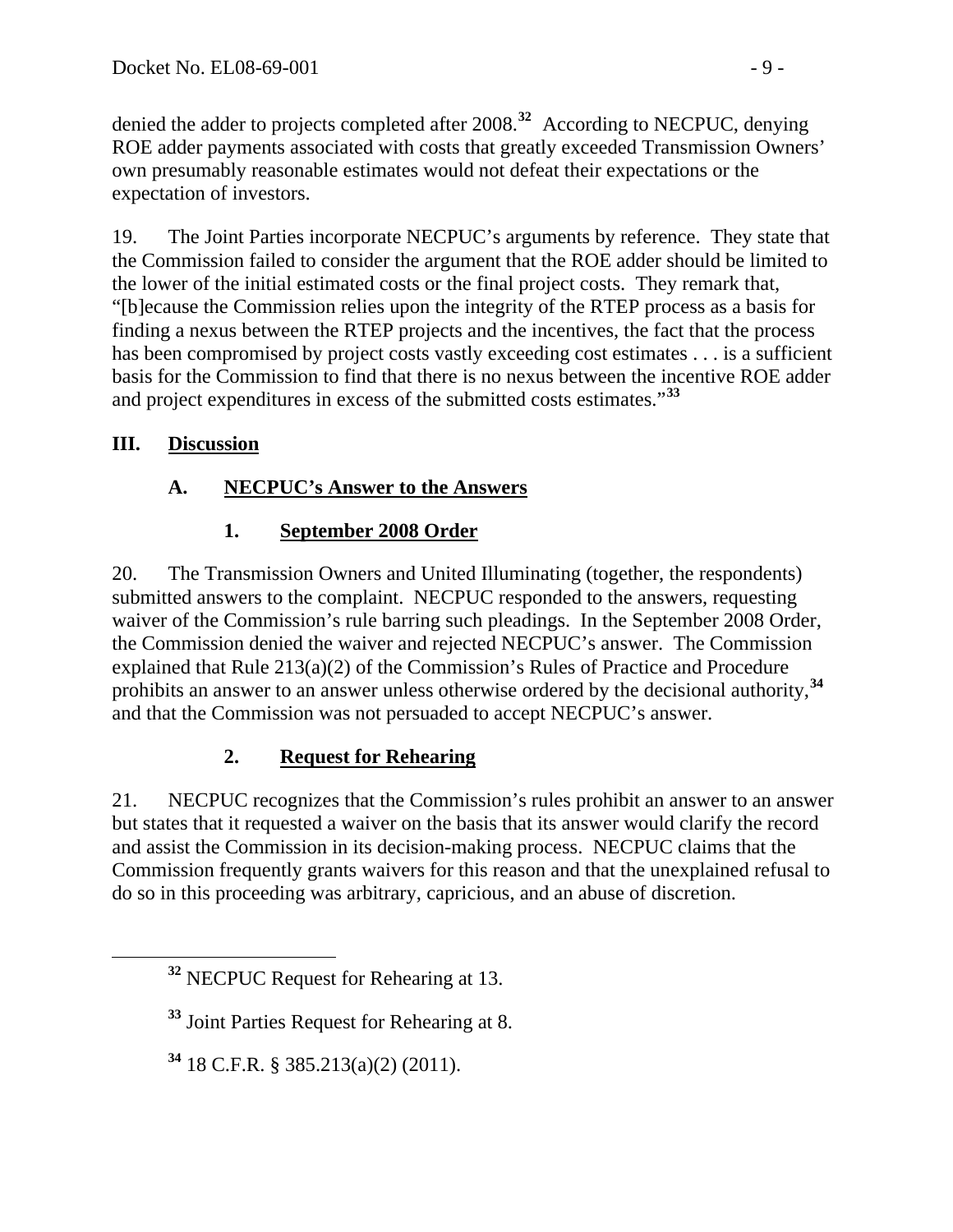#### **3. Commission Determination**

22. With respect to NECPUC's answer to the answers, we deny rehearing. Rule 213(a)(2) of the Commission's Rules of Practice and Procedure prohibits an answer to an answer "unless otherwise ordered by the decisional authority." NECPUC, as the complainant, must establish the facts necessary to support its complaint in the complaint itself rather than through subsequent unauthorized pleadings.**[35](#page-9-0)** Further, the Commission determined in the September 2008 Order that NECPUC's unauthorized answer did not assist the Commission in its decision-making process, so the Commission properly rejected it. To the extent that NECPUC attempted to raise further issues in the rejected pleading and to supplement its complaint, it has no procedural right to do so, and the admission of such pleadings in limited cases is subject to the Commission's discretion.

### **B. Collateral Attack**

#### **1. September 2008 Order**

23. In the September 2008 Order, the Commission found that NECPUC's arguments for restricting the incentive based on project-specific factors—that is, challenges to the Commission's broader reliance on the projects' RTEP status as the reason for granting the incentive or arguments that the incentive should apply only to estimated costs should have been raised in the Opinion No. 489 proceeding. Thus, the Commission found that NECPUC's complaint was a collateral attack on Opinion No. 489 and the Opinion No. 489 Rehearing Order.

#### **2. Request for Rehearing**

24. NECPUC argues that the finding of a collateral attack, which NECPUC describes as the Commission's "principal stated ground" for denying the complaint, misconstrues the complaint and the scope of NECPUC's rights under section 206 of the FPA.**[36](#page-9-1)** NECPUC explains that the complaint was not an untimely challenge to Opinion No. 489 but rather a request for prospective relief based on circumstances that have arisen since

<span id="page-9-1"></span>**<sup>36</sup>** *Id.* at 8; *see also id.* at 4 ("The Commission's order denying NECPUC's complaint rested primarily on grounds that the complaint was a collateral attack on [Opinion No. 489].").

<span id="page-9-0"></span>**<sup>35</sup>** *330 Fund I, L.P. v. N.Y. Indep. Sys. Operator, Inc.*, 126 FERC ¶ 61,151, at P 12 (2009). We note that, while a complainant may not refine its complaint through an answer to an answer, a complainant may subsequently amend or supplement its complaint, but this would entitle the respondent to submit an additional answer. 18 C.F.R. § 385.206(f) (2011).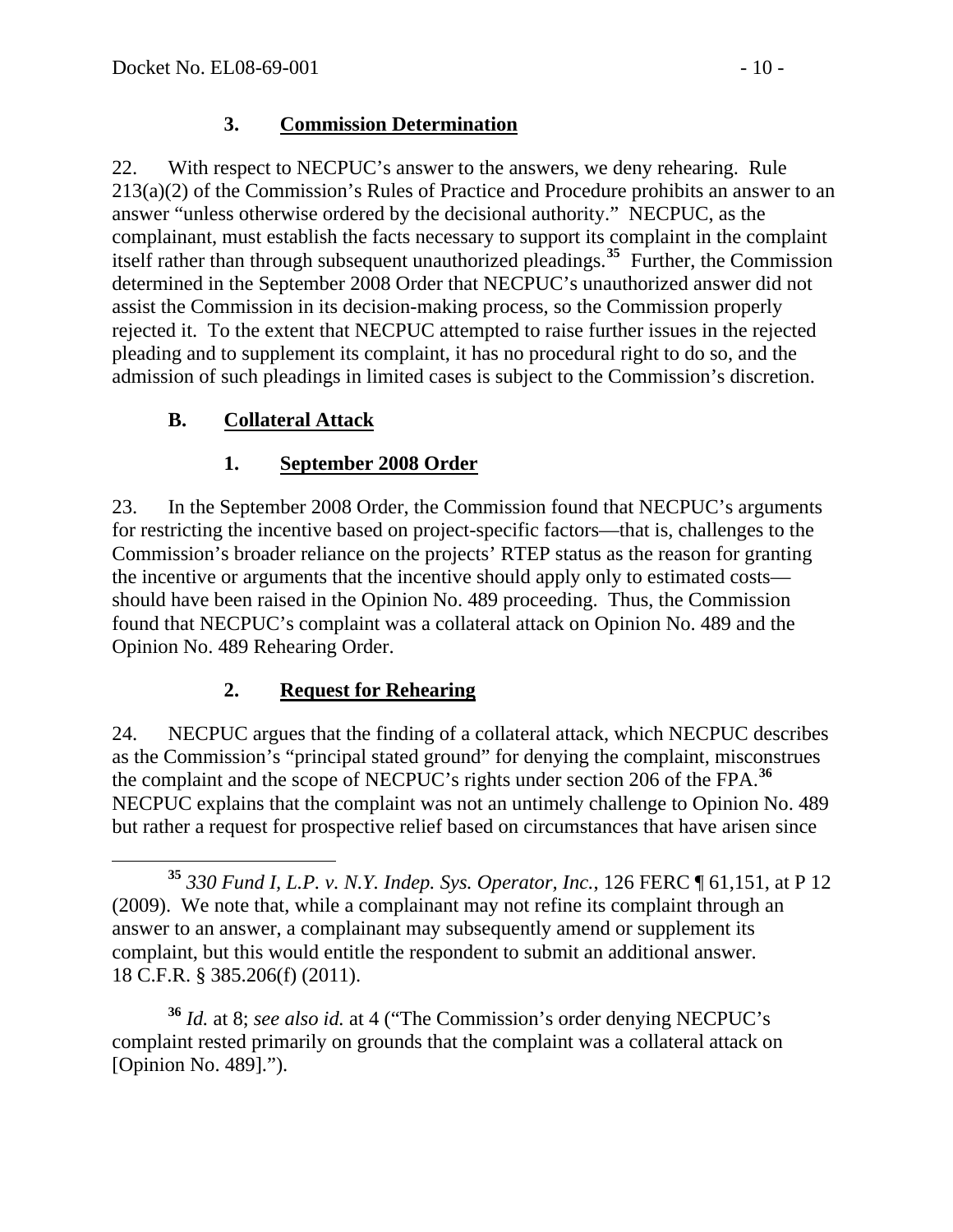Opinion No. 489 issued—namely, increases in the costs of the projects eligible for the incentive. NECPUC does not dispute that Opinion No. 489 applied the incentive to the projects' actual costs. Rather, NECPUC describes its complaint as alleging that prospective application of the incentive to actual costs is no longer just and reasonable,**<sup>37</sup>** which, according to NECPUC, is properly within the parameters of section 206.

25. NECPUC avers that, in Opinion No. 489, the Commission stated that the evidence reviewed therein demonstrated a sufficient link between the cost of the incentive and its benefits. NECPUC acknowledges that the Commission did not require a specific quantification of benefits, but claims that in analyzing the record, the Commission "plainly had in mind" the pre-tax cost of the incentive.**[38](#page-10-0)** Therefore, NECPUC contends that the Commission's evaluation of the incentive's costs had to be based on an assumption about the costs of the projects themselves and, based on this assumption, the Commission "concluded . . . that the [assumed] costs of the ROE incentive . . . were sufficiently linked to the *unquantified* benefits of timely and successful deployment of projects that would reduce congestion."**[39](#page-10-1)** NECPUC argues that these initial circumstances and assumptions, at the time the incentive was adopted, have changed. Therefore, NECPUC asks for relief going forward.

26. Moreover, NECPUC maintains that, even if one accepts that the Commission intended for the incentive to apply to actual costs, and even if one assumes that the Commission anticipated that the actual costs might exceed estimated costs by substantial amounts, the difference between the actual and estimated costs is "so dramatic" that the Commission can consider, prospectively, whether continued application of the incentive to actual costs remains just and reasonable. NECPUC argues that such a complaint accepts Opinion No. 489 and even survives the Commission's claim in the September 2008 Order that the Commission authorized the incentive without considering its cost.**[40](#page-10-2)**

## **3. Commission Determination**

27. Despite NECPUC's arguments on rehearing, we continue to find that NECPUC's complaint constitutes a collateral attack on Opinion No. 489. A collateral attack is "[a]n attack on a judgment in a proceeding other than a direct appeal" and is generally

<span id="page-10-2"></span>**<sup>40</sup>** *Id*. at 10.

**<sup>37</sup>** NECPUC Request for Rehearing at 9-10.

<span id="page-10-0"></span>**<sup>38</sup>** *Id*. at 9 (citing Opinion No. 489, 117 FERC ¶ 61,129 P 111, n.100).

<span id="page-10-1"></span>**<sup>39</sup>** *Id*. (emphasis original).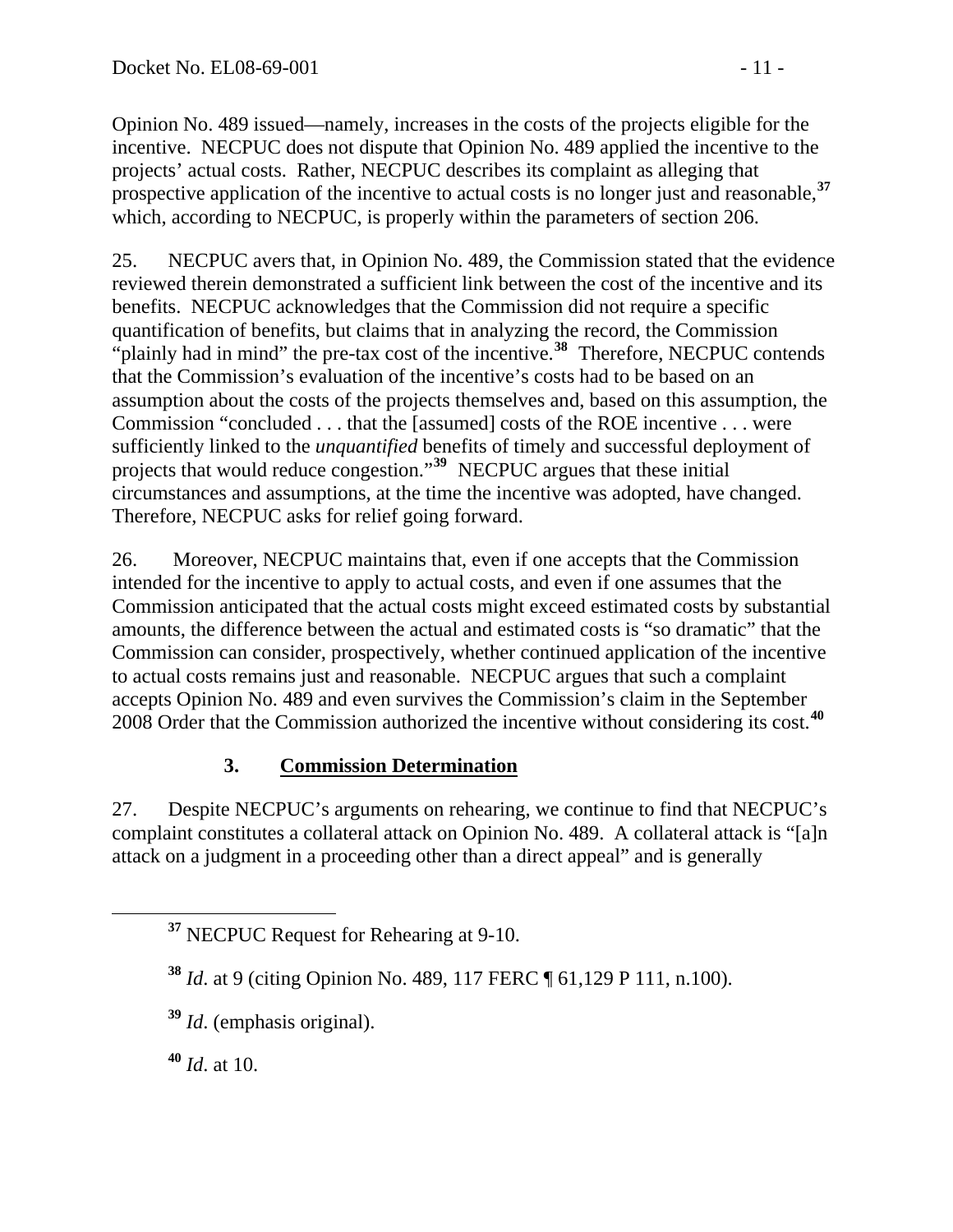prohibited.**<sup>41</sup>** Disfavor for collateral attacks is embodied in the doctrine of collateral estoppel: once a court or adjudicative body has decided an issue of fact or law necessary to its judgment, that decision may preclude relitigation of the issue in a suit on a different cause of action involving a party to the first case.**<sup>42</sup>**

28. While NECPUC asserts that its complaint is based on new evidence and seeks only prospective relief, the crux of NECPUC's argument is that project-specific costs should have been taken into account in granting the ROE incentive adder. This argument is in direct conflict with Opinion No. 489, wherein the Commission specifically declined to rely on the estimated costs of any particular project in authorizing the ROE incentive adder for all RTEP projects as a group.**[43](#page-11-0)** NECPUC's complaint here represents an attack on a Commission final order in a proceeding other than on direct appeal of Opinion No. 489 and, therefore, is prohibited as a collateral attack. Furthermore, to the extent that NECPUC alleges fault with the RTEP process for purposes of preventing increases in project-specific estimated and actual costs, NECPUC's complaint is a challenge to the Commission's determination in Opinion No. 489; namely, that inclusion in the RTEP heavily weighs in favor of finding a "sufficient link between the cost of the ROE incentive [for an RTEP project] and the benefits to be derived from it" for purposes of authorizing incentive rates.**[44](#page-11-1)** NECPUC should have raised its concerns about the RTEP process in the Opinion No. 489 proceeding, and it may not seek to relitigate that issue here. For these reasons, we find that the substantive allegations in NECPUC's complaint may be denied on procedural grounds alone.**[45](#page-11-2)**

29. Nevertheless, we will proceed to discuss the merits of NECPUC's argument on rehearing, because, contrary to NECPUC's assertions, the collateral attack finding was not the Commission's sole or "principal stated ground" for denying the complaint. The Commission offered multiple reasons for denying the complaint in the September 2008

 **<sup>41</sup>** *Wall v. Kholi*, 2011 U.S. LEXIS 1906 at \*12 (2011) (citing *Black's Law Dictionary* 298 (Bryan A. Garner ed., Thomson West 9th ed. 2009) (1891)).

**<sup>42</sup>** *Oregon v. Guzek*, 546 U.S. 517, 526-27 (2006) ("The law typically discourages collateral attacks . . . .") (citing *Allen v. McCurry*, 449 U.S. 90, 94 (1980) ("As this Court and other courts have often recognized, res judicata and collateral estoppel relieve parties of the cost and vexation of multiple lawsuits, conserve judicial resources, and, by preventing inconsistent decisions, encourage reliance on adjudication.")).

<span id="page-11-0"></span>**<sup>43</sup>** September 2008 Order, 124 FERC ¶ 61,291 at P 44.

<span id="page-11-1"></span>**<sup>44</sup>** *Id.* P 106.

<span id="page-11-2"></span>**<sup>45</sup>** September 2008 Order, 124 FERC ¶ 61,291 at P 40.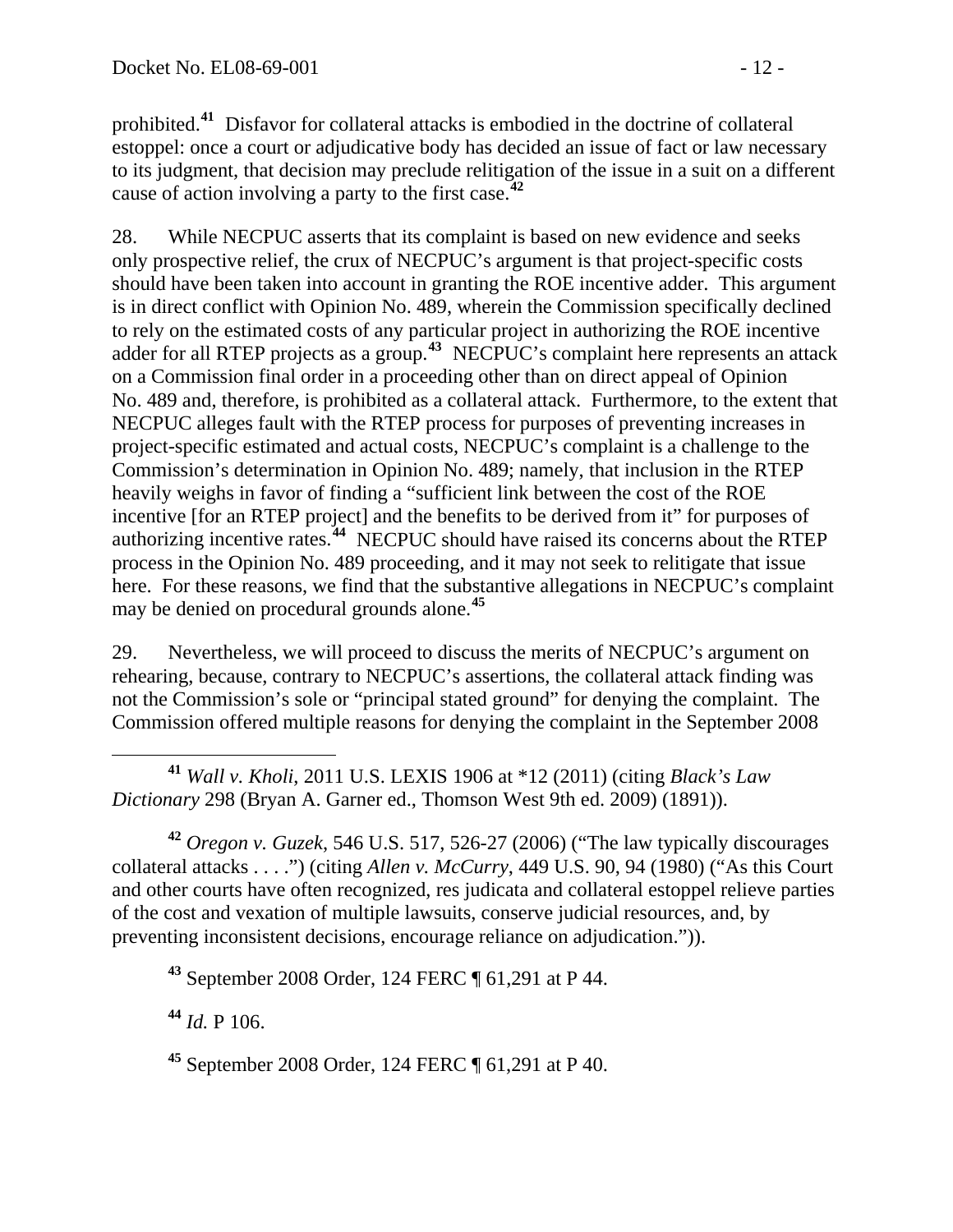Order but referenced only two in the opening paragraph of its discussion; namely, (1) NECPUC's reliance on the flawed theory that cost estimates were "core circumstances" underlying the Commission's decision to grant the incentive, and (2) the Commission's determination that the complaint was a collateral attack.**<sup>46</sup>** The Commission presented these reasons as two independent grounds for denying the complaint.**<sup>47</sup>**

30. Relying on NECPUC's own description of the complaint, the Commission stated that the complaint was based on the premise that cost increases are significant changes in the "core circumstances" underlying the Commission's decision to authorize the incentive, and that "applying the incentive to these cost increases is unjust and unreasonable because it renders the cost of the incentive 'decidedly larger' than previously expected."**[48](#page-12-0)** The Commission elaborated on the consequences of this theory, observing that NECPUC's treatment of cost increases as changes in "core circumstances" entailed the assumption that the Commission had authorized the incentive "after a cost-

**<sup>47</sup>** September 2008 Order, 124 FERC ¶ 61,291 at P 40.

<span id="page-12-0"></span>**<sup>48</sup>** *Id.* P 43; *cf.* Complaint at 4 ("It is at best questionable whether a project can be considered to have been completed successfully where its costs have risen substantially *above the estimates on which the incentive adder request was predicated.* On the contrary, *the cost overruns may wipe out the assumed benefits, removing the basis for granting the adder in the first place.*"); *id.* at 8 ("As discussed below, significantly changed circumstances since the approval of the ROE adder in Opinion No. 489 render the unrestricted application of the ROE adder to any and all costs for all RTEP-04 projects unjust and unreasonable and warrant its modification."); *id.* at 12 ("Although project costs cannot be estimated with complete precision, the dramatic increase in estimated costs for the projects identified in this complaint *represents a significant change in the core circumstances* that led to the finding of 'a sufficient link between *the cost of the ROE incentive* and the benefits and the benefits to be derived from it.' The 'cost of the ROE incentive' is now decidedly larger for those projects than what was expected at the time of Opinion No. 489.") (emphasis added, accept for last quotation) (internal citations omitted).

**<sup>46</sup>** In the September 2008 Order, the Commission denied the complaint on the grounds that it: (1) rested on a flawed theory; (2) constituted a collateral attack on Opinion No. 489; (3) was not necessary to prevent the incentive from applying without limit; and (4) failed to show that continued application of the incentive to actual costs is unjust and unreasonable.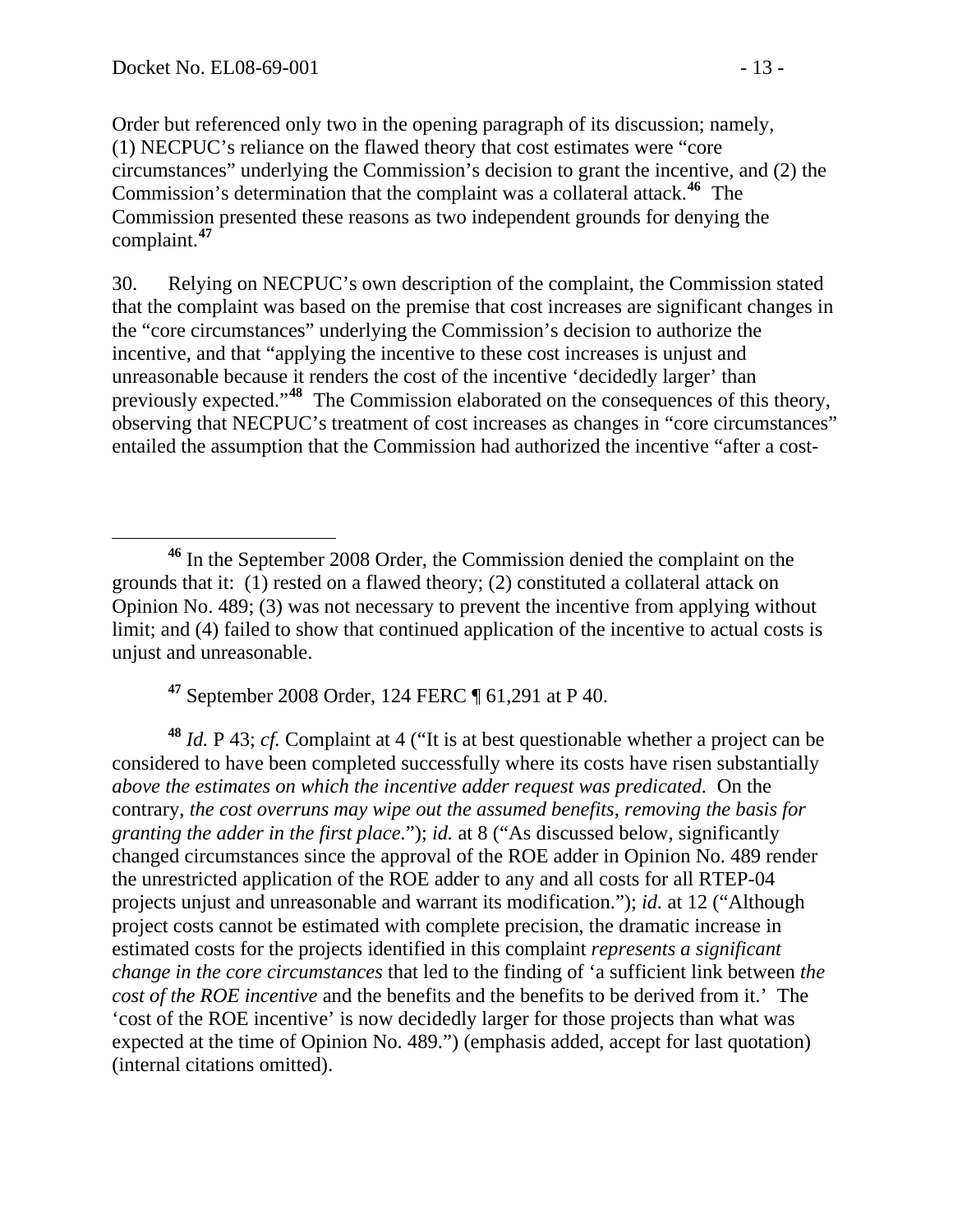benefit analysis that generated roughly equal results, such that any increase in the cost of the incentive would tip the scale against its benefits."**<sup>49</sup>**

31. In fact, in a lengthy reflection on Opinion No. 489, the Commission observed that NECPUC's attempt to portray costs as "core circumstances" was incompatible with the basis on which the Commission had authorized the incentive. The Commission explained that it had authorized the incentive without considering cost estimates for specific projects or for the projects as a whole.**[50](#page-13-0)** The Commission added that NECPUC's singling out of costs as a reason to restrict the incentive created the erroneous impression that cost estimates were conclusive factors in Opinion No. 489. To drive home the point that Opinion No. 489 focused on general factors, e.g., the positive attributes of inclusion in the RTEP and the benefits expected from the incentive, rathe r than on the specific details of each project, e.g., their cost estimates, the Commission dismissed NECPUC's complaint as an "attempt to limit the incentive based on *a projectspecific factor* distinct from its inclusion in the RTEP." **[51](#page-13-1)** In other words, the Commission described the cost estimate for each project as a "project-specific factor."

32. After devoting two paragraphs to explaining the flawed theory finding, the Commission introduced and explained the collateral attack finding in just a single sentence:

> We also find that the place to argue that the incentive should be restricted based on *project-specific factors*—that is, to challenge the Commission's reliance on the projects' RTEP status in granting the incentive or to argue that the incentive should apply only to estimated costs—was Opinion No. 489; thus, we reject the complaint as a collateral attack on Opinion No. 489 and the Opinion No. 489 Rehearing Order.[**[52](#page-13-2)**]

The rest of the Commission's discussion focused on its remaining three reasons for denying the complaint. The only other time the Commission discussed the collateral attack finding was in the first paragraph of its determination section, where it stated that "NECPUC's attempt to restrict application of the ROE

<span id="page-13-1"></span><span id="page-13-0"></span> $\overline{a}$ 

**<sup>49</sup>** September 2008 Order, 124 FERC ¶ 61,291 at P 43; *see also* Complaint at 4.

**<sup>50</sup>** September 2008 Order, 124 FERC ¶ 61,291 at P 44 (internal footnotes omitted).

**<sup>51</sup>** *Id.* P 44 (emphasis added).

<span id="page-13-2"></span>**<sup>52</sup>** September 2008 Order, 124 FERC ¶ 61,291 at P 45.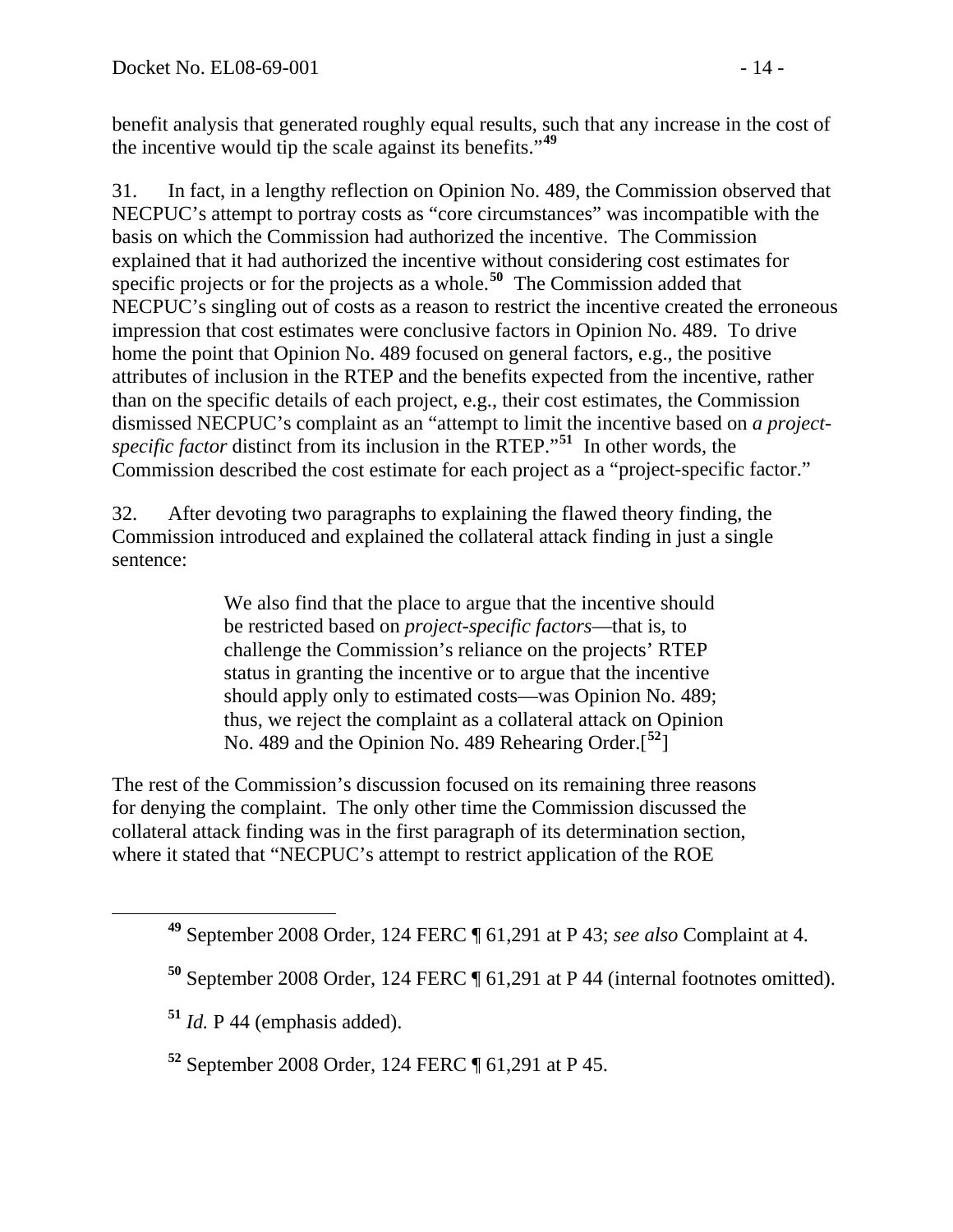incentive to the originally estimated costs of incentive-eligible projects should have been raised in the Opinion No. 489 proceeding."**[53](#page-14-0)**

33. As part of its arguments addressing the collateral attack finding, NECPUC disputes the Commission's finding that the complaint assumed that Opinion No. 489 rested on a "cost-benefit analysis that generated roughly equal results, such that any increase in the cost of the incentive would tip the scale against its benefits."**[54](#page-14-1)** On rehearing, NECPUC contends that its complaint did not assume that the Commission had authorized the incentive after a cost-benefit analysis but rather that the Commission had found "some nexus" between its decision to approve the adder and the projects' expected costs.**[55](#page-14-2)** In Opinion No. 489, the Commission noted that the incentive would help ISO New England bring the RTEP projects on line in a timely fashion by encouraging the Transmission Owners to push hard during all phases of the approval process and by assisting the projects' owners in obtaining favorable financing terms.**[56](#page-14-3)** And the Commission found that the timely and successful completion of the transmission projects would minimize costs attributable to an insufficiently robust grid. These findings were not, however, based on project-specific costs or other factors, or a project-by-project comparison of the costs and benefits. Therefore, we reiterate that NECPUC mischaracterizes the basis on which the Commission granted the incentive.**[57](#page-14-4)** As previously explained, we "did not rely on the estimated costs of the projects or the estimated costs of any particular project (from RTEP-04 or from any other year); instead, [we] relied on an evidentiary record that focused on the broadest contours of the RTEP process."**[58](#page-14-5)**

### **<sup>53</sup>** *Id.* P 40.

<span id="page-14-1"></span><span id="page-14-0"></span>**<sup>54</sup>** September 2008 Order, 124 FERC ¶ 61,291 at P 43. NECPUC maintains, however, that the "costs have risen substantially above the estimates on which the incentive adder request was predicated … the cost overruns may wipe out the assumed benefits, removing the basis for granting the adder in the first place." Complaint at 4.

<span id="page-14-3"></span><span id="page-14-2"></span>**<sup>55</sup>** NECPUC Request for Rehearing at 7 (averring that "the complaint was *not*  based on the assumption that [the Commission] had relied on a cost-benefit analysis;" rather, it "rested on the conclusion that there was some nexus between the costs of the incentive and the *unquantified* benefits to be derived thereform").

**<sup>56</sup>** Opinion No. 489, 117 FERC ¶ 61,129 at P 109.

<span id="page-14-4"></span>**<sup>57</sup>** September 2008 Order, 124 FERC ¶ 61,291 at P 43.

<span id="page-14-5"></span>**<sup>58</sup>** *Id.* P 44 (citing Opinion No. 489, 117 FERC ¶ 61,129 at P 63).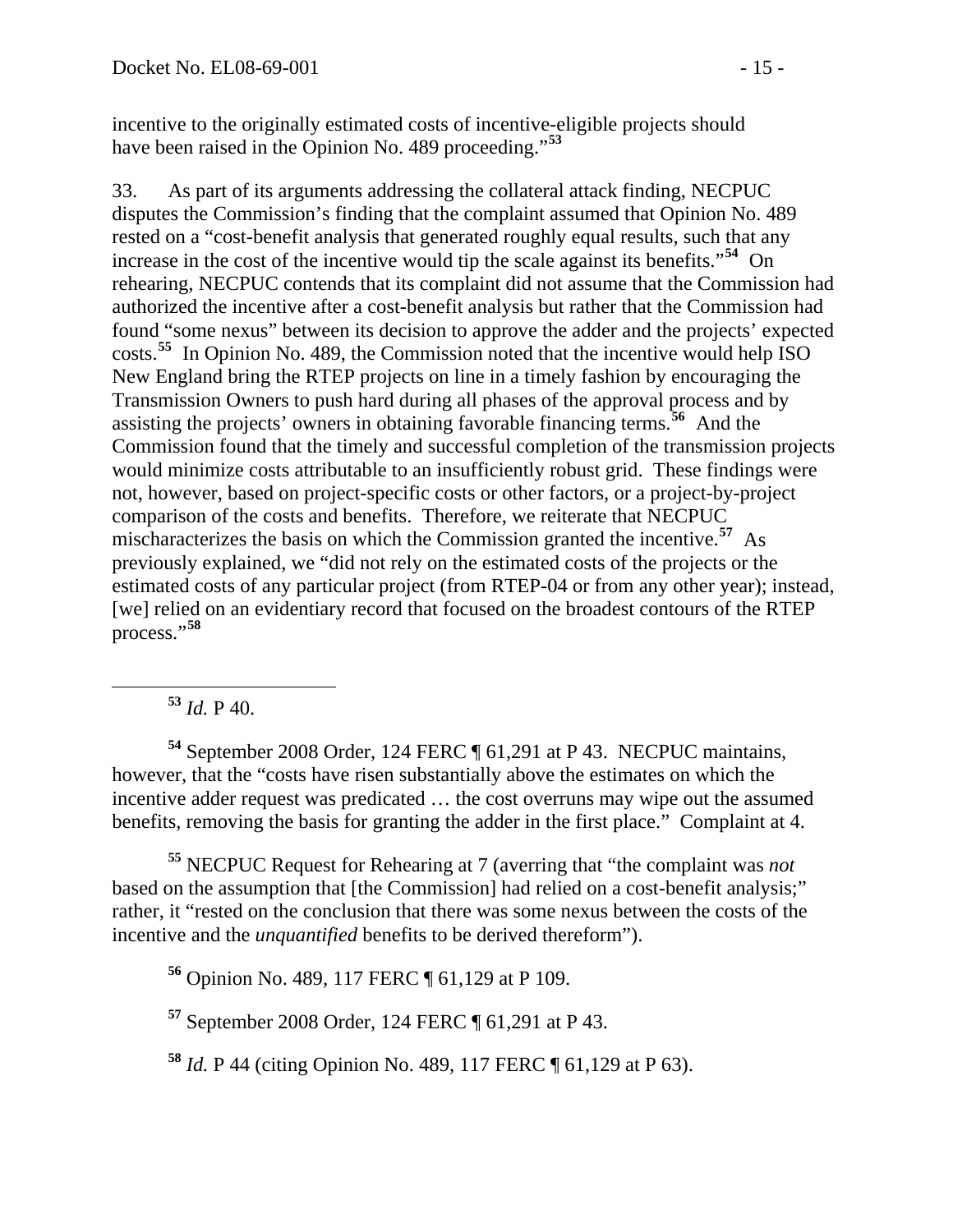### **C. Prudent Costs**

### **1. September 2008 Order**

34. In addition to the flawed theory and collateral attack findings, the Commission denied the complaint because it was not persuaded by NECPUC's assertion that the complaint was necessary to prevent the incentive from applying without limit. The Commission explained that the incentive applies only to prudently incurred costs and that the Commission has an established procedure to make sure that only prudently incurred costs are recovered in rates. The Commission added that prudence determinations are based on the facts of each project but that NECPUC presented no evidence suggesting that any cost increase was imprudently incurred. Thus, the Commission found that NECPUC had failed to make a sufficient showing to call into question the prudence of any cost increase. The Commission stated that if NECPUC has evidence of imprudently incurred costs, it is free to specifically challenge application of the incentive to them.

## **2. Rehearing Request**

35. NECPUC argues that the Commission erroneously assumed that the complaint was directed against application of the incentive to imprudently incurred costs. In fact, NECPUC explains that it was concerned that the incentive will apply *without limit* to prudently incurred costs, no matter how much they increase.**[59](#page-15-0)** NECPUC argues, therefore, that the Commission failed to address the rationale behind its complaint about the continued application of the incentive to actual costs, which NECPUC maintains "would create a perverse incentive because [ROE] adder revenues would increase as a direct result of coming in over budget—and would irrationally reward transmission owners with returns that would increase in lock step with cost increases, even where those cost increases were beyond the transmission owners' control."**[60](#page-15-1)**

## **3. Commission Determination**

36. The Commission determined that the incentive for the specified RTEP projects would help ISO New England bring those projects on line in a timely fashion by encouraging the Transmission Owners to push hard during all phases of the approval

**<sup>59</sup>** NECPUC Request for Rehearing at 11 n.5.

<span id="page-15-1"></span><span id="page-15-0"></span>**<sup>60</sup>** NECPUC Request for Rehearing at 12 & n.6 (citing Complaint at 3, in which NECPUC maintains that the incentive adder "irrationally rewards transmission owners when capital costs increase for reasons outside their control" and may "create a perverse incentive to delay project deployment if doing so results in increased project costs, and thus the overall dollar return that can be realized from a project.").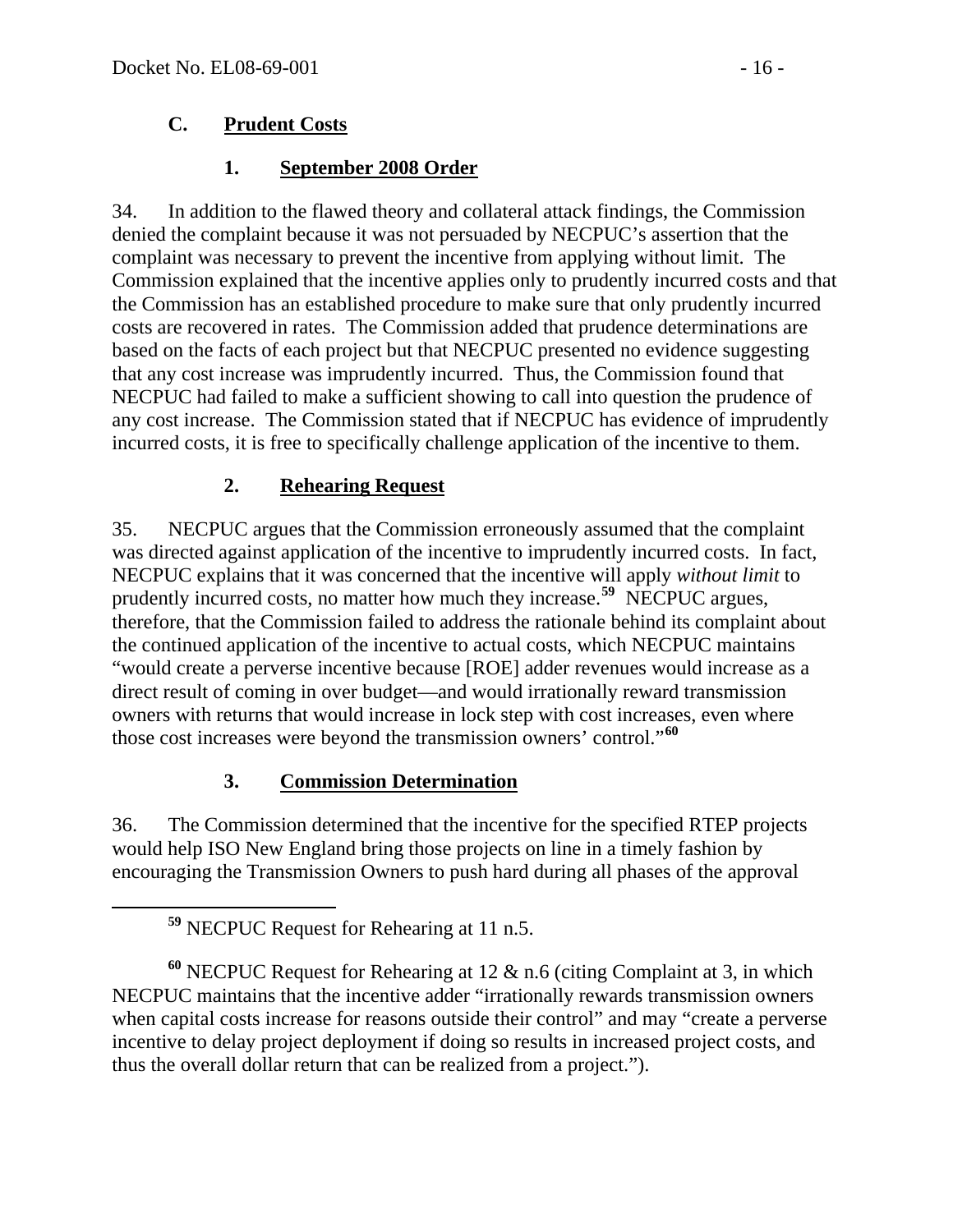process and by assisting them in obtaining favorable financing terms. The Commission found that the timely and successful completion of the projects would minimize costs attributable to an insufficiently robust grid. With respect to tying an incentive to project costs, NECPUC explains on rehearing that its complaint is not about whether costs above the estimated costs were prudently incurred.**<sup>61</sup>** NECPUC states that if it had concerns about the prudence of the transmission investments, it would not have brought a complaint under section 206 that would allow the Transmission Owners to earn an adder on the entirety of their new transmission investments entering service in 2008. Moreover, NECPUC acknowledges that the Transmission Owners would not be entitled to a return on any imprudently incurred capital costs, much less an adder. Rather, NECPUC states that its complaint was about applying the adder without limit to prudently incurred costs, no matter how much they increased.

37. As discussed above, we are not persuaded that NECPUC has identified a changed circumstance that now shows that this incentive (adder) as applied to these transmission projects produces an unjust or unreasonable result. We note that Transmission Owners previously stated that the initial project cost estimates are based on preliminary or conceptual engineering and an imperfect knowledge of field conditions and are subject to change,**[62](#page-16-0)** notwithstanding that the Commission did not rely on the estimated costs of the projects or any particular project.**[63](#page-16-1)** Transmission Owners explained that construction conditions and the siting/permitting process can have a significant impact on project costs, as well as an increase in worldwide demand of raw materials related to constructing the transmission facilities.**[64](#page-16-2)**

38. Lastly, the Joint Parties contend that the Commission failed to consider the argument that the ROE adder should be limited to the lower of the initial estimated costs or the final project costs because the RTEP process—upon which the Commission relies for the nexus between the specific projects and the adder incentive—"has been compromised by project costs vastly exceeding cost estimates."**[65](#page-16-3)** We reiterate that the

**<sup>61</sup>** NECPUC Request for Rehearing at 11-12.

<span id="page-16-0"></span>**<sup>62</sup>** Transmission Owners Answer, Docket No. EL08-69-000, at 14 (filed July 2, 2008); *see also* September 2008 Order, 124 FERC ¶ 61,291 at P 29, 32.

<span id="page-16-1"></span>**<sup>63</sup>** September 2008 Order, 124 FERC ¶ 61,291 at P 43, 44 ("NECPUC's attempt to restrict the incentive when a project exceeds its costs estimate . . . is incompatible with the basis on which the project is eligible for incentives in the first place … .").

<span id="page-16-3"></span><span id="page-16-2"></span>**<sup>64</sup>** Transmission Owners Answer, Docket No. EL08-69-000, at 15-16, 17-19 (filed July 2, 2008); *see also* September 2008 Order, 124 FERC ¶ 61,291 at P 33, 35.

**<sup>65</sup>** Joint Parties Request for Rehearing at 8.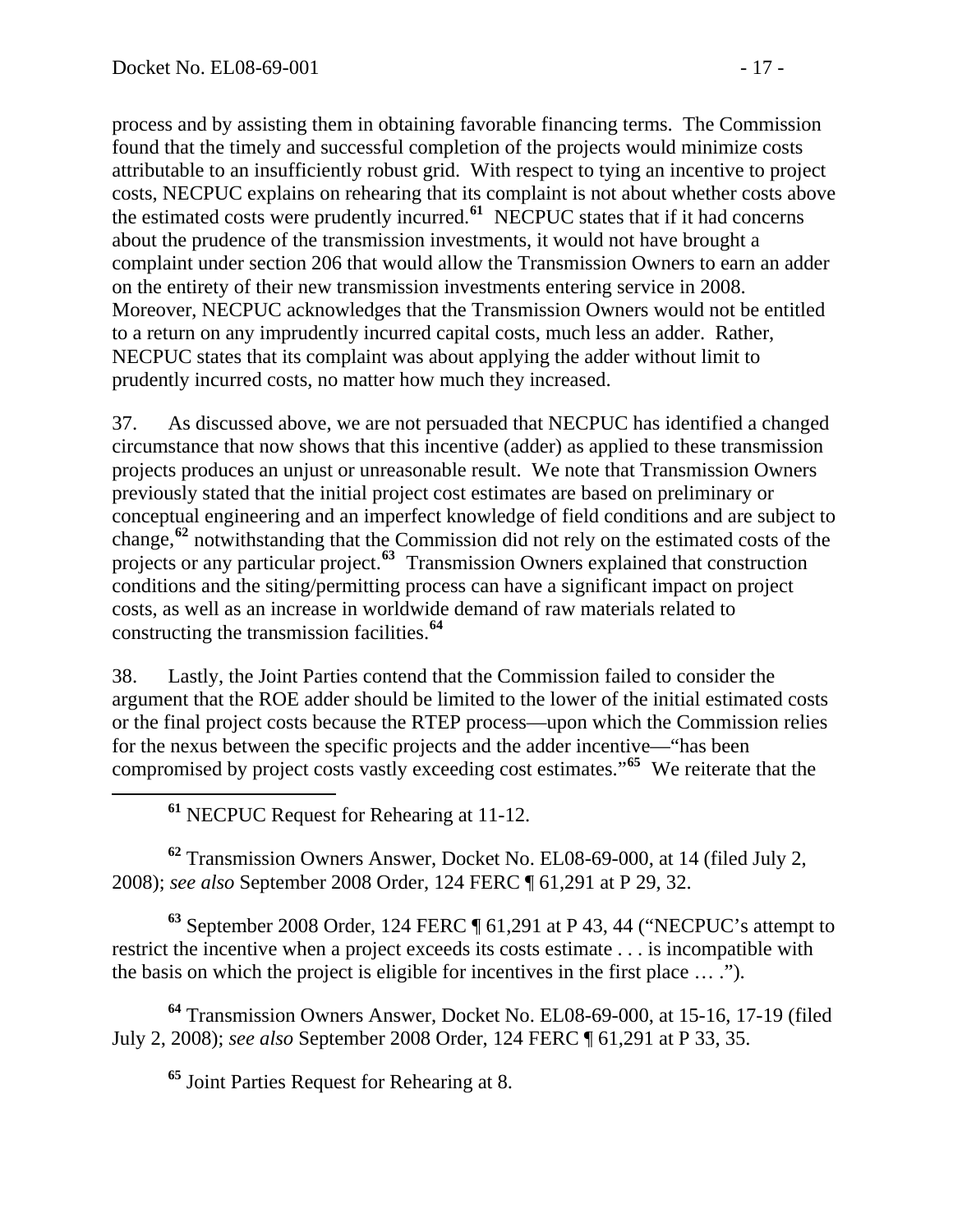incentive was not based on a valuation of the project costs and benefits. In any event, parties have not presented compelling evidence demonstrating that the RTEP process has been compromised in light of various project cost increases.

## **D. Expectations**

### **1. September 2008 Order**

39. NECPUC argued on complaint that the Transmission Owners, "having made a good faith representation to the New England Power Pool (NEPOOL) Planning Advisory Committee that they could build their projects at a certain estimated cost, including a contingency factor, and having asked for the incentive based on that estimate, . . . could not have had a reasonable expectation that they would earn the incentive on cost overruns."**[66](#page-17-0)** In the September 2008 Order, the Commission disagreed, concluding that NECPUC's preferred outcome "would send the wrong message to investors because it would create uncertainty about whether an approved incentive could be collected on costs that are unavoidable (but prudently incurred)."**[67](#page-17-1)**

## **2. Rehearing Request**

40. NECPUC challenges the Commission's finding that granting the complaint would upset the Transmission Owners' expectations of earning the incentive on all prudently incurred costs. NECPUC speculates that the Commission based this finding on the Transmission Owners' claim that granting the complaint would undermine investor confidence by signaling to investors that the Commission may revoke previously approved incentives on which the investors relied. NECPUC rejects this reasoning. NECPUC contends that such logic would mean that the Commission itself had undermined investor expectations when it limited the universe of projects eligible for the incentive to those completed and placed into service by December 31, 2008. According to NECPUC, the Commission effectively revoked the incentive for projects completed after 2008, irrespective of whether the costs of those projects would be unavoidable or prudently incurred. NECPUC argues that because the Commission's decision to deny the incentive to post-2008 projects was not tied to whether the costs of the projects were prudently incurred, the Commission's rationale for denying the complaint is internally inconsistent.**[68](#page-17-2)**

<span id="page-17-1"></span>**<sup>67</sup>** *Id.* P 47.

<span id="page-17-2"></span>**<sup>68</sup>** NECPUC Request for Rehearing at 13.

<span id="page-17-0"></span>**<sup>66</sup>** September 2008 Order, 124 FERC ¶ 61,291 at P 15.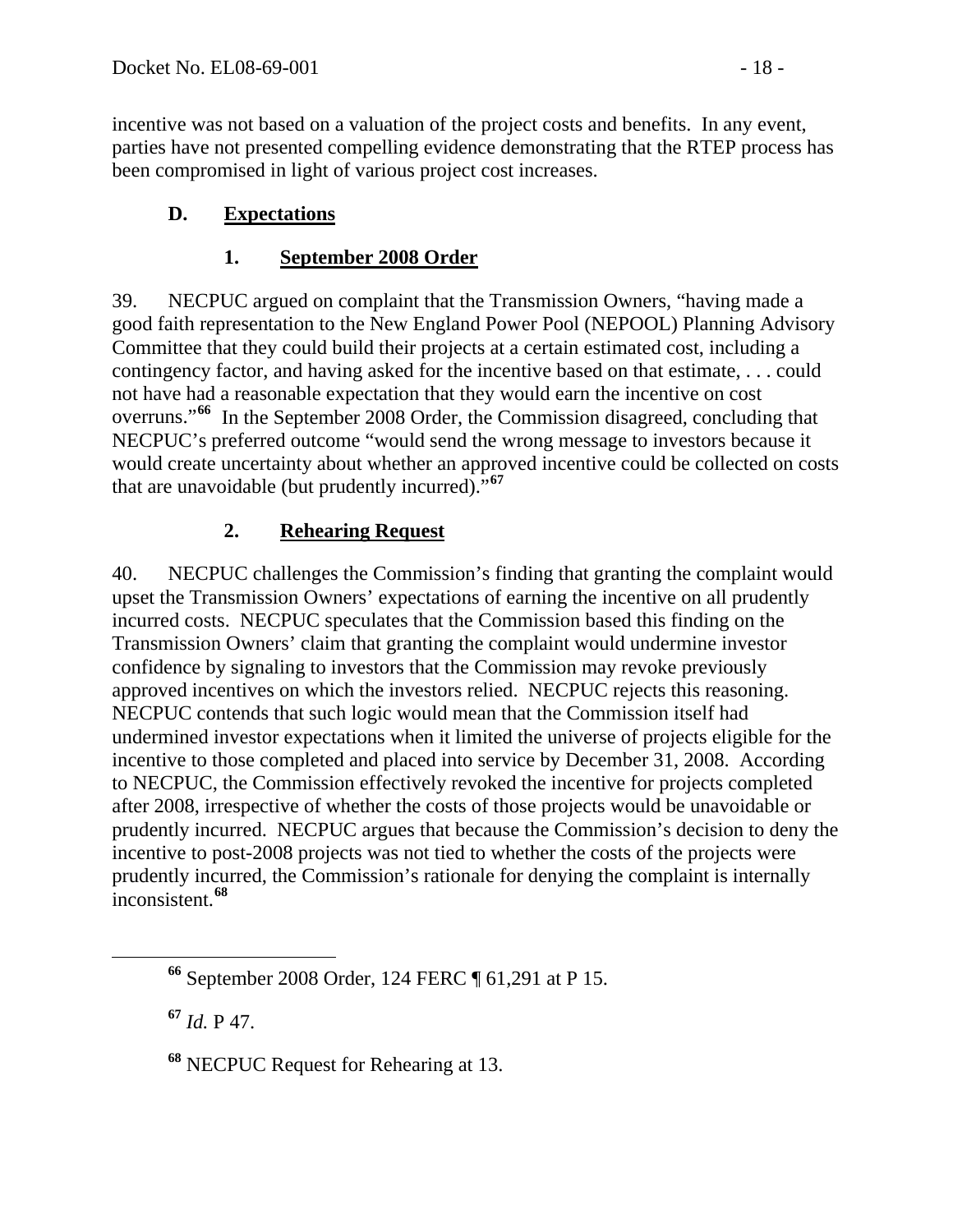41. NECPUC also points out that the Commission ignored United Illuminating's admission in its answer that it had already factored into its investment decisions the possibility that the Commission might deny the incentive altogether. NECPUC cites this admission as evidence that reducing the adder could not plausibly upset investor expectations. Similarly, NECPUC argues that the Commission failed to address NECPUC's claim that the Transmission Owners: (1) believed their project cost estimates, which included a contingency factor, to be reasonable; (2) thought that the incentive would produce a return based on these estimates; and (3) thought that the incentive payments they anticipated would be sufficient to influence their actions.**[69](#page-18-0)** NECPUC argues that denying the Transmission Owners an adder on costs that greatly exceed their own reasonable estimates will not defeat their expectations or the expectations of investors.

42. Finally, NECPUC argues that the Commission failed to address NECPUC's claim that the relief requested in the complaint would preserve investors' expectations because: (1) investors would earn the same level of incentives that they would have received if the projects had been completed at their estimated costs; and (2) assuming that the costs were prudently incurred, investors would continue to receive the base return allowed on all the costs of the projects.

### **3. Commission Determination**

43. NECPUC's argument that the Commission itself undermined investor confidence by limiting the universe of projects eligible for incentives under Opinion No. 489 from all RTEP-approved projects into perpetuity to those projects completed and placed into service by December 31, 2008, is not persuasive. On rehearing of Opinion No. 489, the Commission noted that ROE incentive approved under Opinion No. 489 was consistent with Order No. 679, but explained that it was using the newly promulgated Order No. 679 to evaluate future incentive requests to avoid treating transmission investment in New England differently from transmission investment in the remainder in the country.**[70](#page-18-1)** Thus, we disagree with NECPUC contention that the Commission's actions were internally inconsistent or that the Commission's own actions undermined investor confidence.

44. As we explained in our order on the complaint, the Commission authorized the incentive in Opinion No. 489 without reference to the cost estimates of specific projects and not on the basis of any criteria apart from the projects' RTEP status. The

**<sup>70</sup>** Opinion No. 489 Rehearing Order, 122 FERC ¶ 61,265 at P 52, 53 and 63.

<span id="page-18-1"></span><span id="page-18-0"></span>**<sup>69</sup>** *Id.* at 13-14 (citing Complaint at 18, and referring to NECPUC's answer to the answers).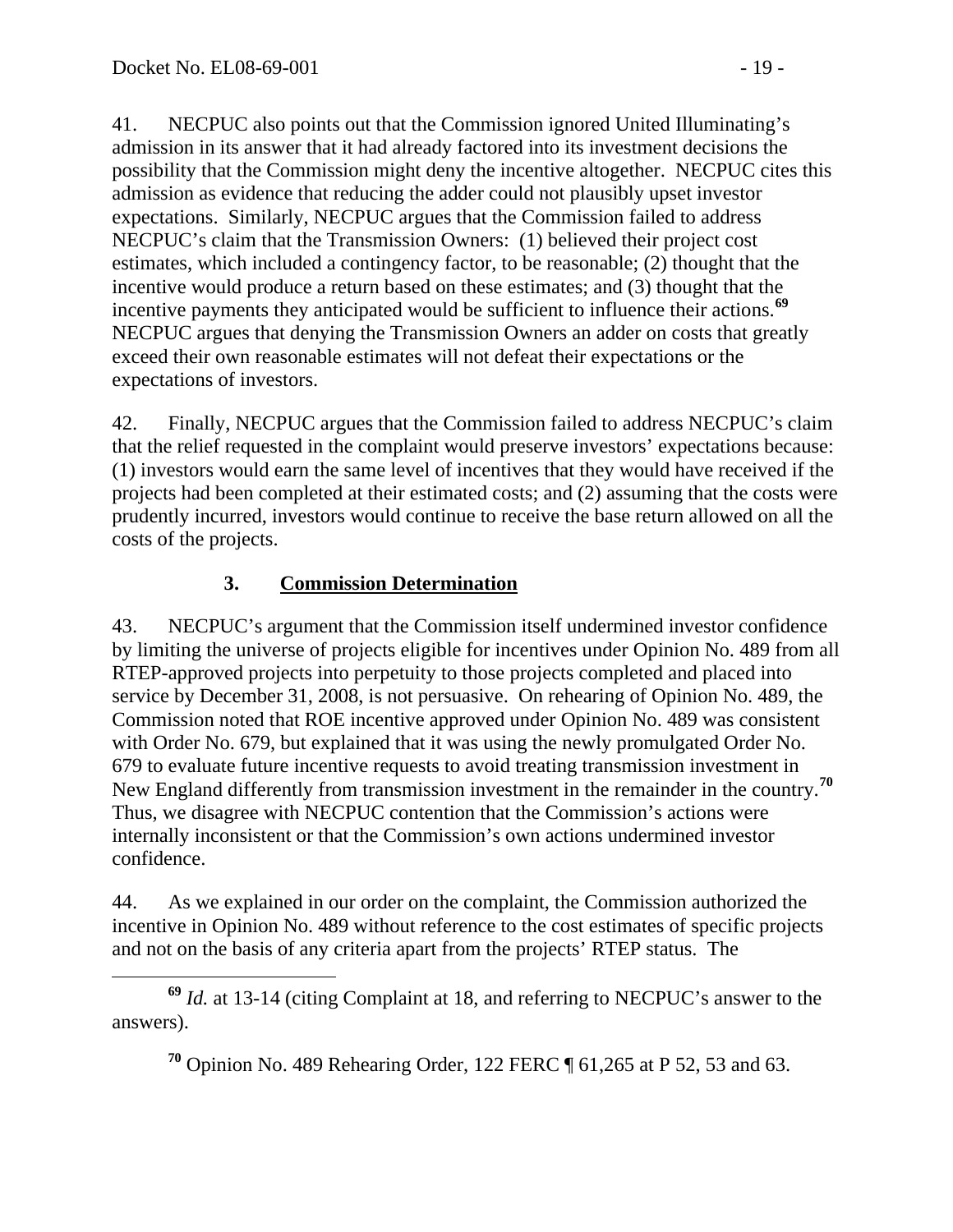Commission did not grant the incentive based on a cost-benefit analysis; therefore, the fact that certain costs may go up or certain benefits go down does not necessarily make the incentive unjust and unreasonable as applied. Accordingly, it is reasonable that the Transmission Owners expected the adder to be applied to all prudently incurred costs.

#### The Commission orders:

NECPUC's request for rehearing is hereby denied, as discussed in the body of this order.

By the Commission. Commissioner LaFleur concurring with a separate statement attached.

 $(S E A L)$ 

Kimberly D. Bose, Secretary.